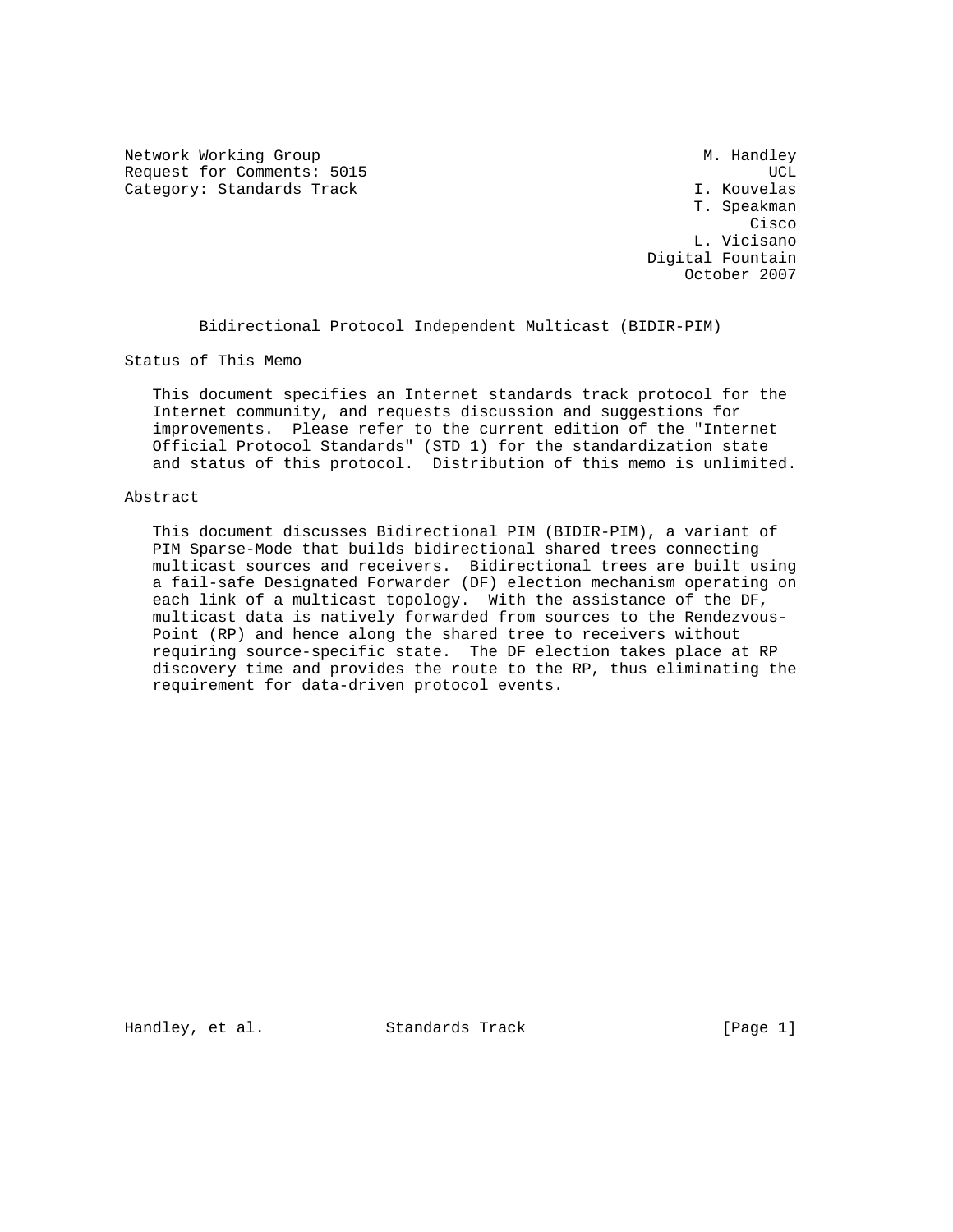|    | Table of Contents                                                  |
|----|--------------------------------------------------------------------|
|    |                                                                    |
|    |                                                                    |
|    |                                                                    |
|    |                                                                    |
|    |                                                                    |
|    |                                                                    |
|    |                                                                    |
|    |                                                                    |
|    |                                                                    |
|    | 3.1.4. State Summarization Macros 10                               |
|    |                                                                    |
|    | 3.3. Data Packet Forwarding Rules 11                               |
|    | 3.3.1. Upstream Forwarding at RP 12                                |
|    | 3.3.2. Source-Only Branches 12                                     |
|    | 3.3.3. Directly Connected Sources 13                               |
|    |                                                                    |
|    | 3.4.1. Receiving (*,G) Join/Prune Messages 13                      |
|    | 3.4.2. Sending Join/Prune Messages 16                              |
|    | 3.5. Designated Forwarder (DF) Election 18                         |
|    |                                                                    |
|    | 3.5.2. DF Election Description 19                                  |
|    | 3.5.2.1. Bootstrap Election 20<br>3.5.2.2. Loser Metric Changes 20 |
|    | 3.5.2.3. Winner Metric Changes 21                                  |
|    | 3.5.2.4. Winner Loses Path 22                                      |
|    | 3.5.2.5. Late Router Starting Up 22                                |
|    | 3.5.2.6. Winner Dies 22                                            |
|    | 3.5.3. Election Protocol Specification 22                          |
|    | 3.5.3.1. Election State 22                                         |
|    | 3.5.3.2. Election Messages 23                                      |
|    | 3.5.3.3. Election Events 24                                        |
|    | 3.5.3.4. Election Actions 25                                       |
|    | 3.5.3.5. Election State Transitions 26                             |
|    | 3.5.4. Election Reliability Enhancements 30                        |
|    |                                                                    |
|    | 3.5.6. Periodic Winner Announcement 30                             |
|    | Timers, Counters, and Constants 31<br>3.6.                         |
|    |                                                                    |
|    | 3.7.1. DF Election Packet Formats 34                               |
|    |                                                                    |
|    |                                                                    |
|    | 3.7.4. Bidirectional Capable PIM-Hello Option 37                   |
|    |                                                                    |
| 5. |                                                                    |
|    | 5.1. Attacks Based on Forged Messages 38                           |
|    | $5.1.1.$ Election of an Incorrect DF 38                            |

Handley, et al. Standards Track [Page 2]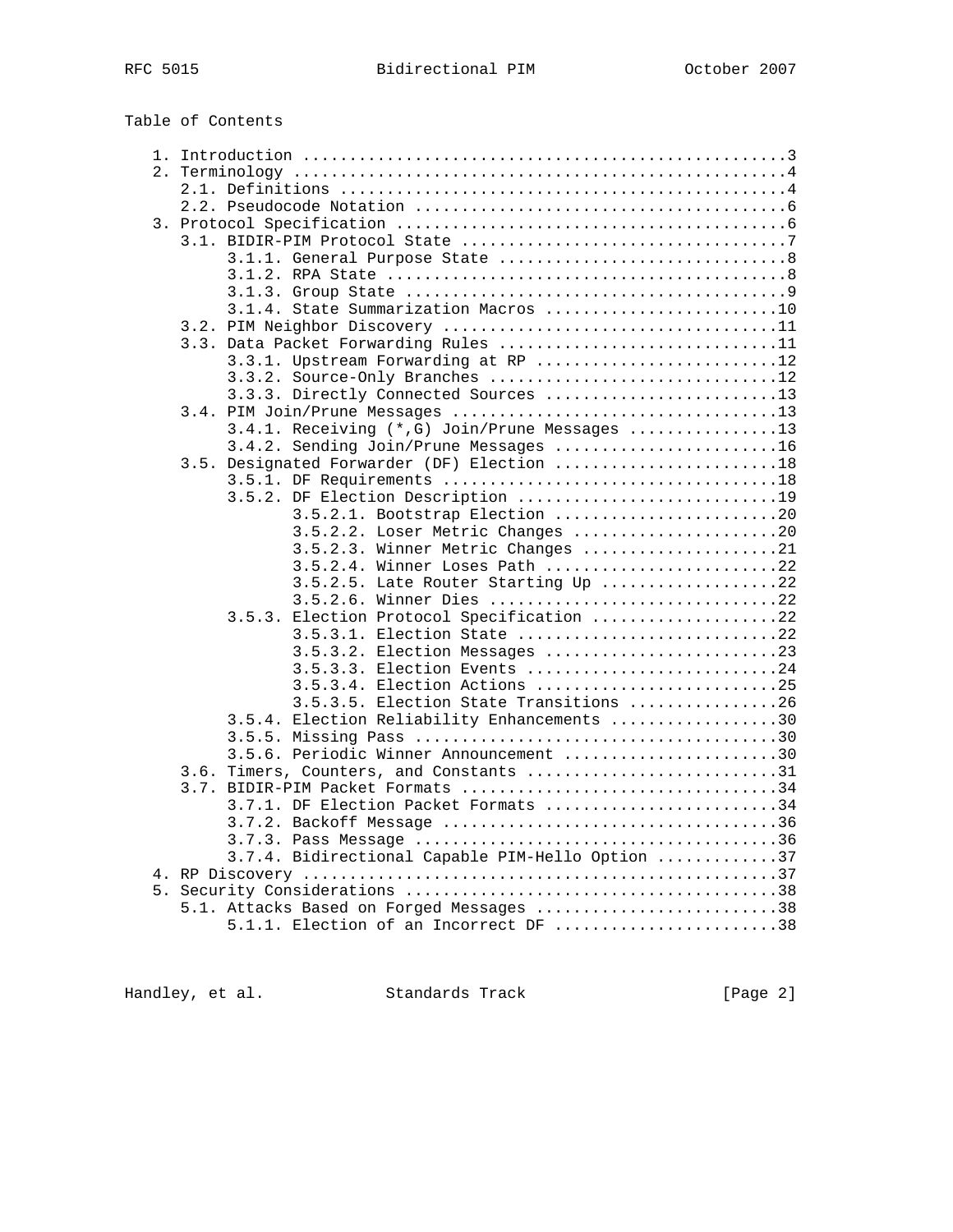| 5.1.2. Preventing Election Convergence 39                 |  |
|-----------------------------------------------------------|--|
| 5.2. Non-Cryptographic Authentication Mechanisms 39       |  |
| 5.2.1. Basic Access Control 39                            |  |
|                                                           |  |
|                                                           |  |
|                                                           |  |
|                                                           |  |
|                                                           |  |
|                                                           |  |
| List of Figures                                           |  |
| Figure 1. Downstream group per-interface state machine 15 |  |
| Figure 2. Upstream group state machine 17                 |  |
| Figure 3. Designated Forwarder election state machine 27  |  |

### 1. Introduction

 This document specifies Bidirectional PIM (BIDIR-PIM), a variant of PIM Sparse-Mode (PIM-SM) [4] that builds bidirectional shared trees connecting multicast sources and receivers.

 PIM-SM constructs unidirectional shared trees that are used to forward data from senders to receivers of a multicast group. PIM-SM also allows the construction of source-specific trees, but this capability is not related to the protocol described in this document.

 The shared tree for each multicast group is rooted at a multicast router called the Rendezvous Point (RP). Different multicast groups can use separate RPs within a PIM domain.

 In unidirectional PIM-SM, there are two possible methods for distributing data packets on the shared tree. These differ in the way packets are forwarded from a source to the RP:

- o Initially, when a source starts transmitting, its first hop router encapsulates data packets in special control messages (Registers) that are unicast to the RP. After reaching the RP, the packets are decapsulated and distributed on the shared tree.
- o A transition from the above distribution mode can be made at a later stage. This is achieved by building source-specific state on all routers along the path between the source and the RP. This state is then used to natively forward packets from that source.

 Both of these mechanisms suffer from problems. Encapsulation results in significant processing, bandwidth, and delay overheads. Forwarding using source-specific state has additional protocol and memory requirements.

Handley, et al. Standards Track [Page 3]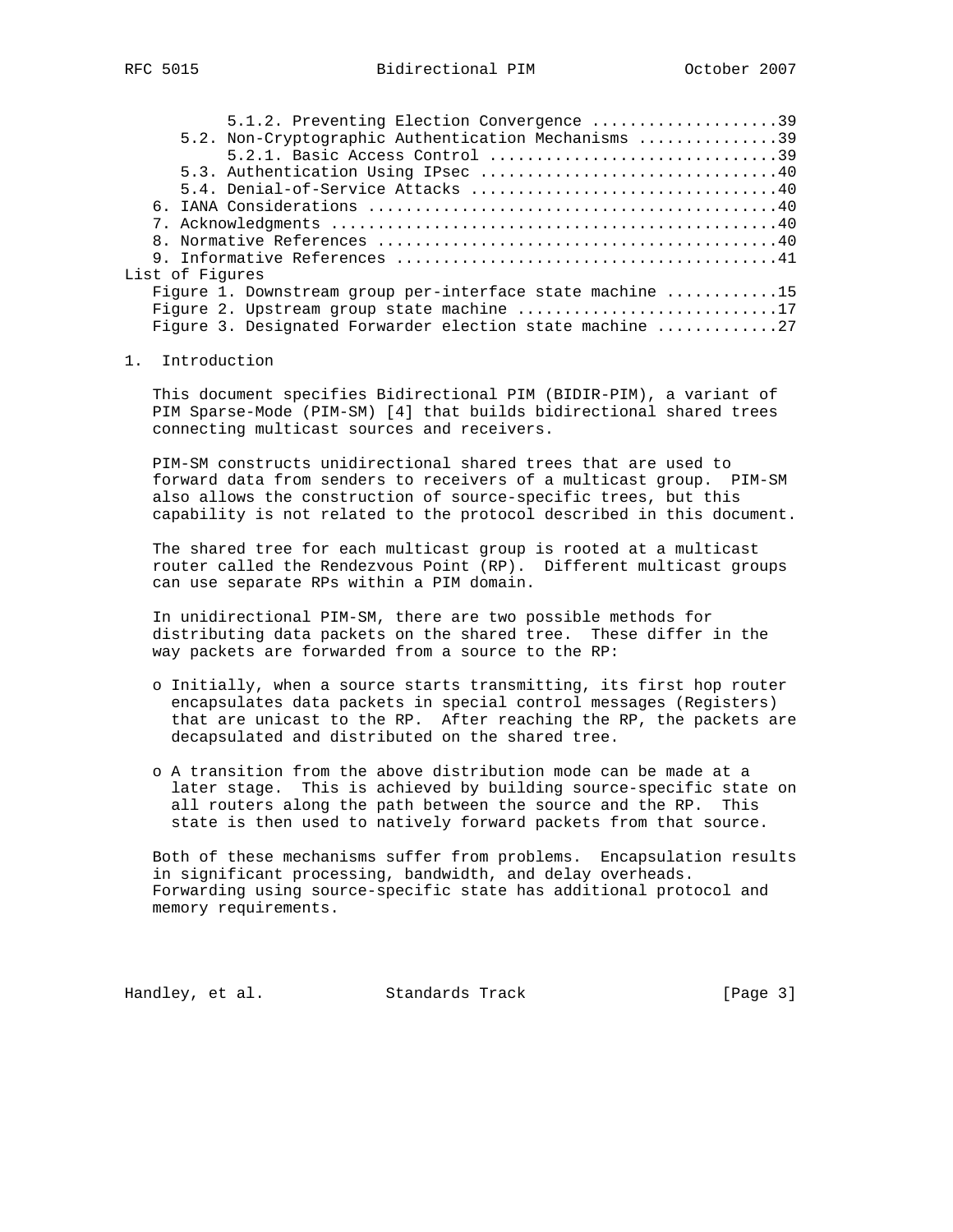Bidirectional PIM dispenses with both encapsulation and source state by allowing packets to be natively forwarded from a source to the RP using shared tree state. In contrast to PIM-SM, this mode of forwarding does not require any data-driven events.

 The protocol specification in this document assumes familiarity with the PIM-SM specification in [4]. Portions of the BIDIR-PIM protocol operation that are identical to that of PIM-SM are only defined by reference.

2. Terminology

 In this document, the key words "MUST", "MUST NOT", "REQUIRED", "SHALL", "SHALL NOT", "SHOULD", "SHOULD NOT", "RECOMMENDED", "MAY", and "OPTIONAL" are to be interpreted as described in RFC 2119 [1] and indicate requirement levels for compliant BIDIR-PIM implementations.

### 2.1. Definitions

 This specification uses a number of terms to refer to the roles of routers participating in BIDIR-PIM. The following terms have special significance for BIDIR-PIM:

Multicast Routing Information Base (MRIB)

 The multicast topology table, which is typically derived from the unicast routing table, or routing protocols such as Multiprotocol BGP (MBGP) [8] that carry multicast-specific topology information. It is used by PIM for establishing the RPF interface (used in the forwarding rules). In PIM-SM, the MRIB is also used to make decisions regarding where to forward Join/Prune messages, whereas in BIDIR-PIM, it is used as a source for routing metrics for the DF election process.

### Rendezvous Point Address (RPA)

 An RPA is an address that is used as the root of the distribution tree for a range of multicast groups. The RPA must be routable from all routers in the PIM domain. The RPA does not need to correspond to an address for an interface of a real router. In this respect, BIDIR-PIM differs from PIM-SM, which requires an actual router to be configured as the Rendezvous Point (RP). Join messages from receivers for a BIDIR-PIM group propagate hop-by-hop towards the RPA.

Rendezvous Point Link (RPL)

 An RPL for a particular RPA is the physical link to which the RPA belongs. In BIDIR-PIM, all multicast traffic to groups mapping to a specific RPA is forwarded on the RPL of that RPA. The RPL is special within a BIDIR-PIM domain as it is the only link on which

Handley, et al. Standards Track [Page 4]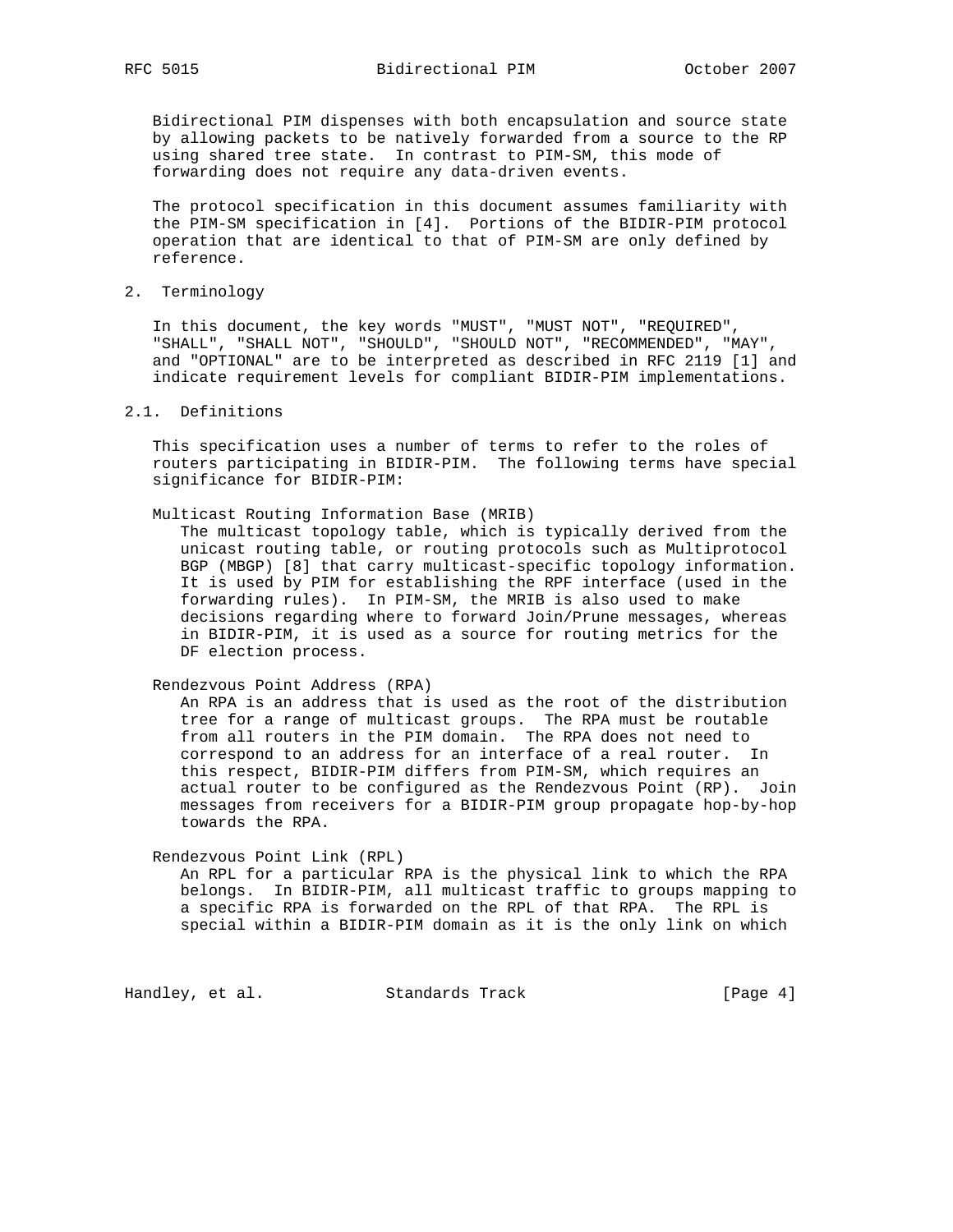RFC 5015 Bidirectional PIM October 2007

 a Designated Forwarder election does not take place (see DF definition below).

#### Upstream

 Towards the root (RPA) of the tree. The direction used by packets traveling from sources to the RPL.

#### Downstream

 Away from the root of the tree. The direction on which packets travel from the RPL to receivers.

#### Designated Forwarder (DF)

 The protocol presented in this document is largely based on the concept of a Designated Forwarder (DF). A single DF exists for each RPA on every link within a BIDIR-PIM domain (this includes both multi-access and point-to-point links). The only exception is the RPL on which no DF exists. The DF is the router on the link with the best route to the RPA (determined by comparing MRIB provided metrics). A DF for a given RPA is in charge of forwarding downstream traffic onto its link, and forwarding upstream traffic from its link towards the RPL. It does this for all the bidirectional groups that map to the RPA. The DF on a link is also responsible for processing Join messages from downstream routers on the link as well as ensuring that packets are forwarded to local receivers (discovered through a local membership mechanism such as MLD [3] or IGMP [2]).

RPF Interface

 RPF stands for "Reverse Path Forwarding". The RPF Interface of a router with respect to an address is the interface that the MRIB indicates should be used to reach that address. In the case of a BIDIR-PIM multicast group, the RPF interface is determined by looking up the RPA in the MRIB. The RPF information determines the interface of the router that would be used to send packets towards the RPL for the group.

RPF Neighbor

 The RPF Neighbor of a router with respect to an address is the neighbor that the MRIB indicates should be used to reach that address. Note that in BIDIR-PIM, the RPF neighbor for a group is not necessarily the router on the RPF interface that Join messages for that group would be directed to (Join messages are only directed to the DF on the RPF interface for the group).

#### Tree Information Base (TIB)

 This is the collection of state at a PIM router that has been created by receiving PIM Join/Prune messages, PIM DF election messages, and IGMP or MLD information from local hosts. It

Handley, et al. Standards Track [Page 5]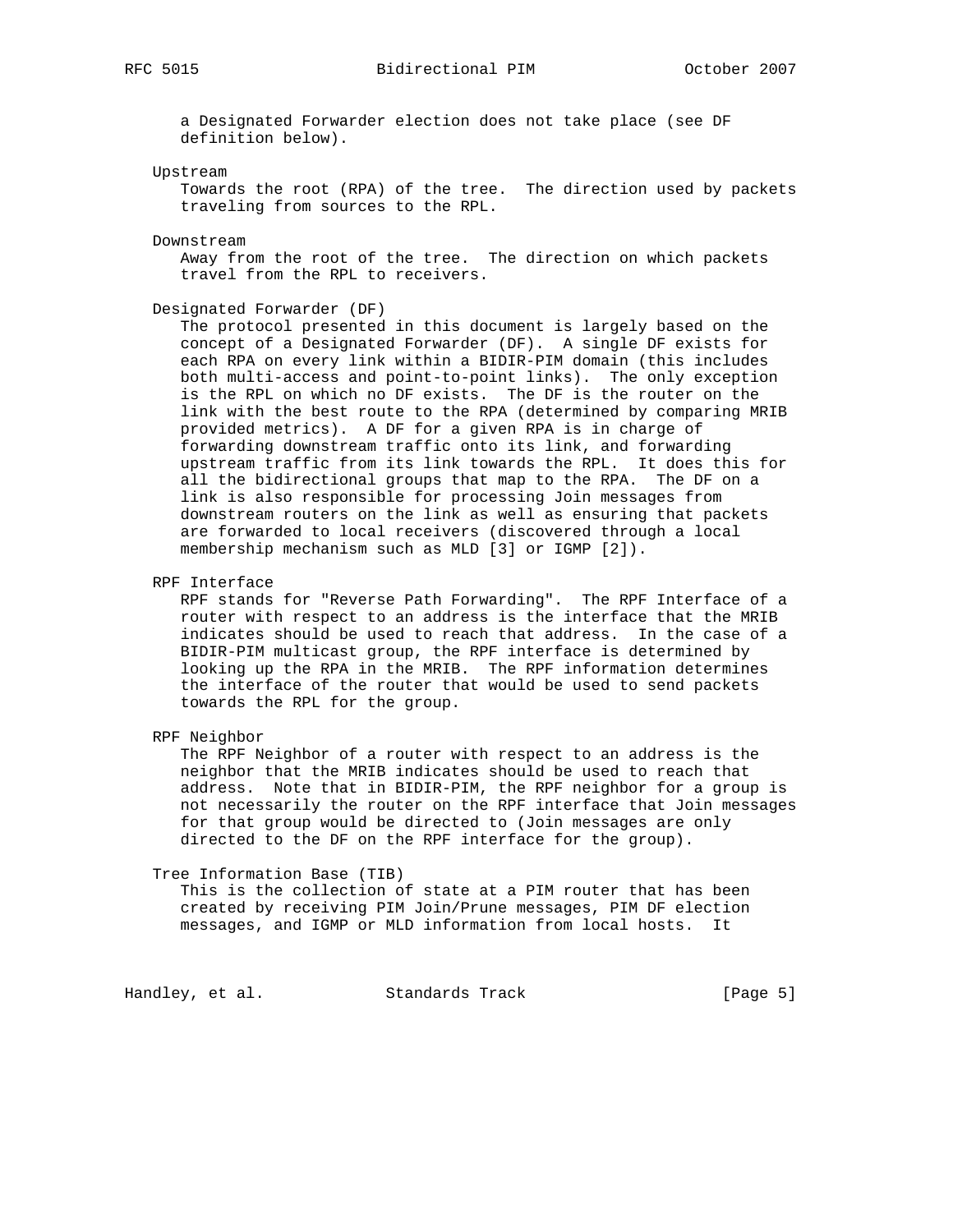essentially stores the state of all multicast distribution trees at that router.

 Multicast Forwarding Information Base (MFIB) The TIB holds all the state that is necessary to forward multicast packets at a router. However, although this specification defines forwarding in terms of the TIB, to actually forward packets using the TIB is very inefficient. Instead, a real router implementation will normally build an efficient MFIB from the TIB state to perform forwarding. How this is done is implementation specific, and is not discussed in this document.

2.2. Pseudocode Notation

We use set notation in several places in this specification.

 A (+) B is the union of two sets, A and B.

A (-) B is the elements of set A that are not in set B.

NULL

is the empty set or list.

In addition, we use C-like syntax:

- = denotes assignment of a variable.
- == denotes a comparison for equality.
- != denotes a comparison for inequality.

Braces { and } are used for grouping.

3. Protocol Specification

The specification of BIDIR-PIM is broken into several parts:

- o Section 3.1 details the protocol state stored.
- o Section 3.2 defines the BIDIR-PIM extensions to the PIM-SM [4] neighbor discovery mechanism.
- o Section 3.3 specifies the data packet forwarding rules.
- o Section 3.4 specifies the BIDIR-PIM Join/Prune generation and processing rules.

Handley, et al. Standards Track [Page 6]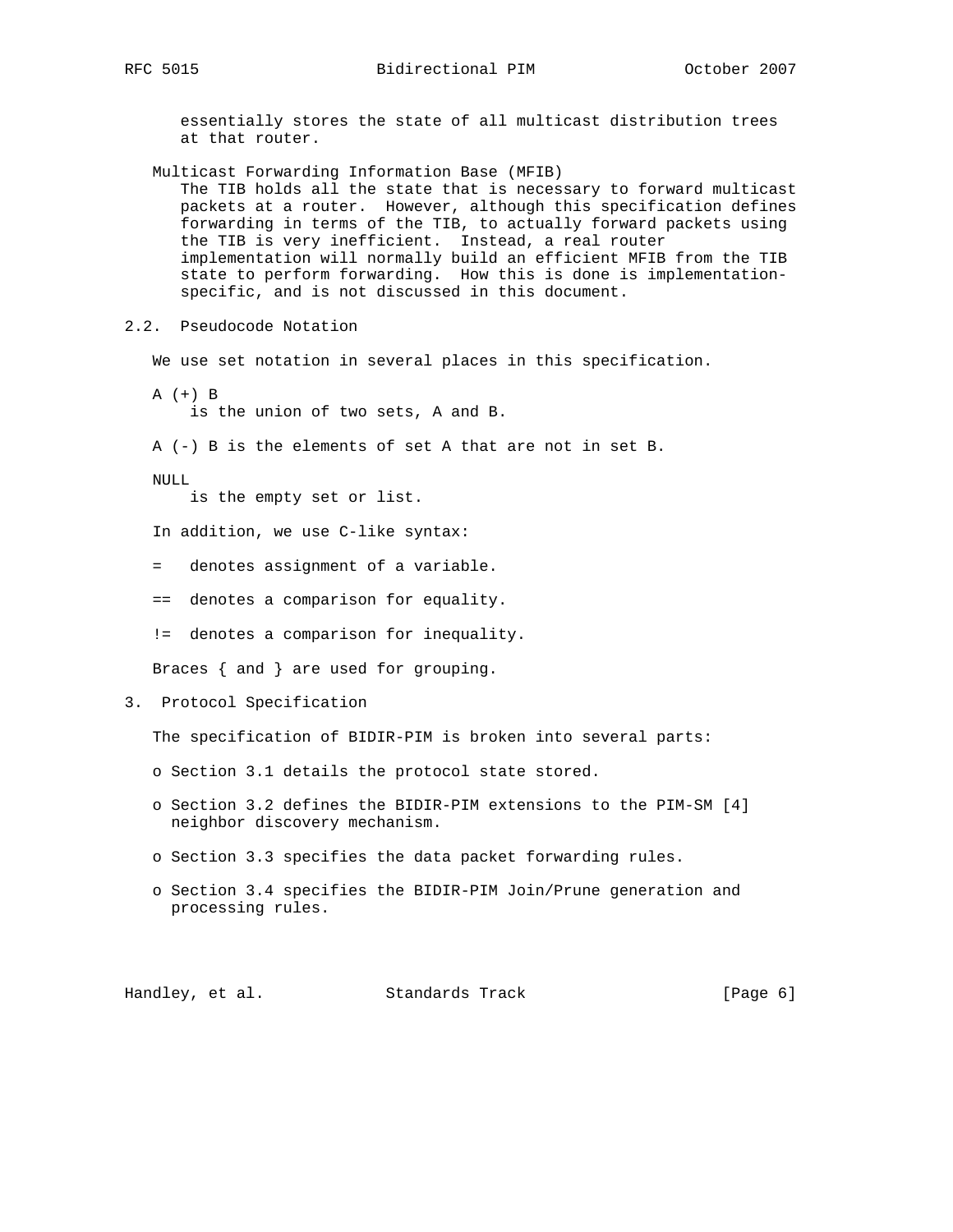- o Section 3.5 specifies the Designated Forwarder (DF) election.
- o Section 3.7 specifies the PIM packet formats.
- o Section 3.6 summarizes BIDIR-PIM timers and gives their default values.
- 3.1. BIDIR-PIM Protocol State

 This section specifies all the protocol state that a BIDIR-PIM implementation should maintain in order to function correctly. We term this state the Tree Information Base or TIB, as it holds the state of all the multicast distribution trees at this router. In this specification, we define PIM mechanisms in terms of the TIB. However, only a very simple implementation would actually implement packet forwarding operations in terms of this state. Most implementations will use this state to build a multicast forwarding table, which would then be updated when the relevant state in the TIB changes.

 Although we specify precisely the state to be kept, this does not mean that an implementation of BIDIR-PIM needs to hold the state in this form. This is actually an abstract state definition, which is needed in order to specify the router's behavior. A BIDIR-PIM implementation is free to hold whatever internal state it requires, and will still be conformant with this specification so long as it results in the same externally visible protocol behavior as an abstract router that holds the following state.

We divide TIB state into two sections:

RPA state

State that maintains the DF election information for each RPA.

Group state

 State that maintains a group-specific tree for groups that map to a given RPA.

 The state that should be kept is described below. Of course, implementations will only maintain state when it is relevant to forwarding operations - for example, the "NoInfo" state might be assumed from the lack of other state information, rather than being held explicitly.

Handley, et al. Standards Track [Page 7]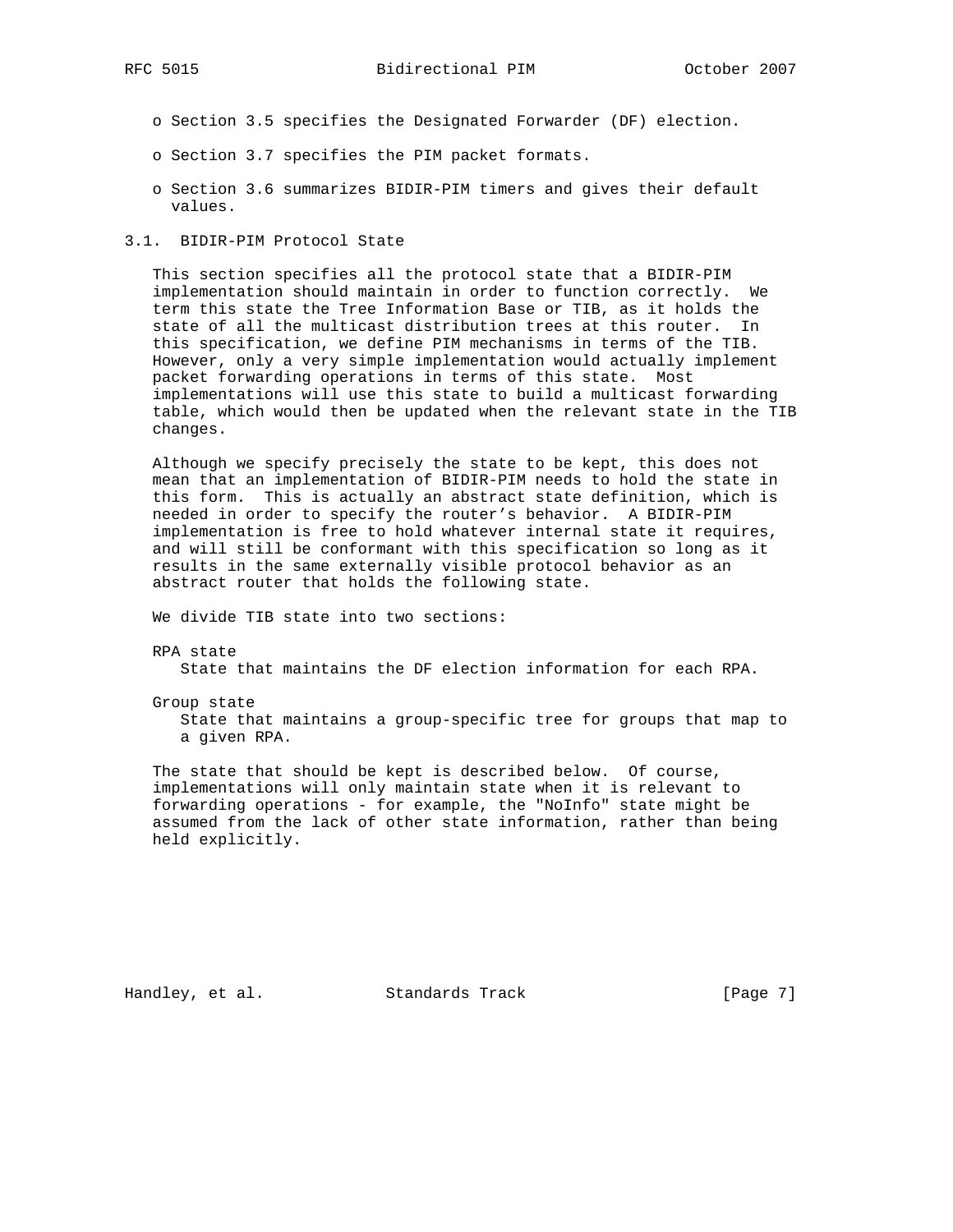# 3.1.1. General Purpose State

 A router holds the following state that is not specific to an RPA or group:

Neighbor State:

For each neighbor:

o Neighbor's Gen ID

- o Neighbor liveness timer (NLT)
- o Other information from neighbor's Hello

 For more information on Hello information, look at Section 3.2 as well as the PIM-SM specification in [4].

3.1.2. RPA State

 A router maintains a multicast-group to RPA mapping, which is built through static configuration or by using an automatic RP discovery mechanism like BSR or AUTO-RP (see Section 4). For each BIDIR-PIM RPA, a router holds the following state:

o RPA (actual address)

Designated Forwarder (DF) State:

For each router interface:

Acting DF information:

o DF IP Address

o DF metric

Election information:

- o Election State
- o DF election-Timer (DFT)
- o Message-Count (MC)
	- Current best offer:
	- o IP address of best offering router

Handley, et al. Standards Track [Page 8]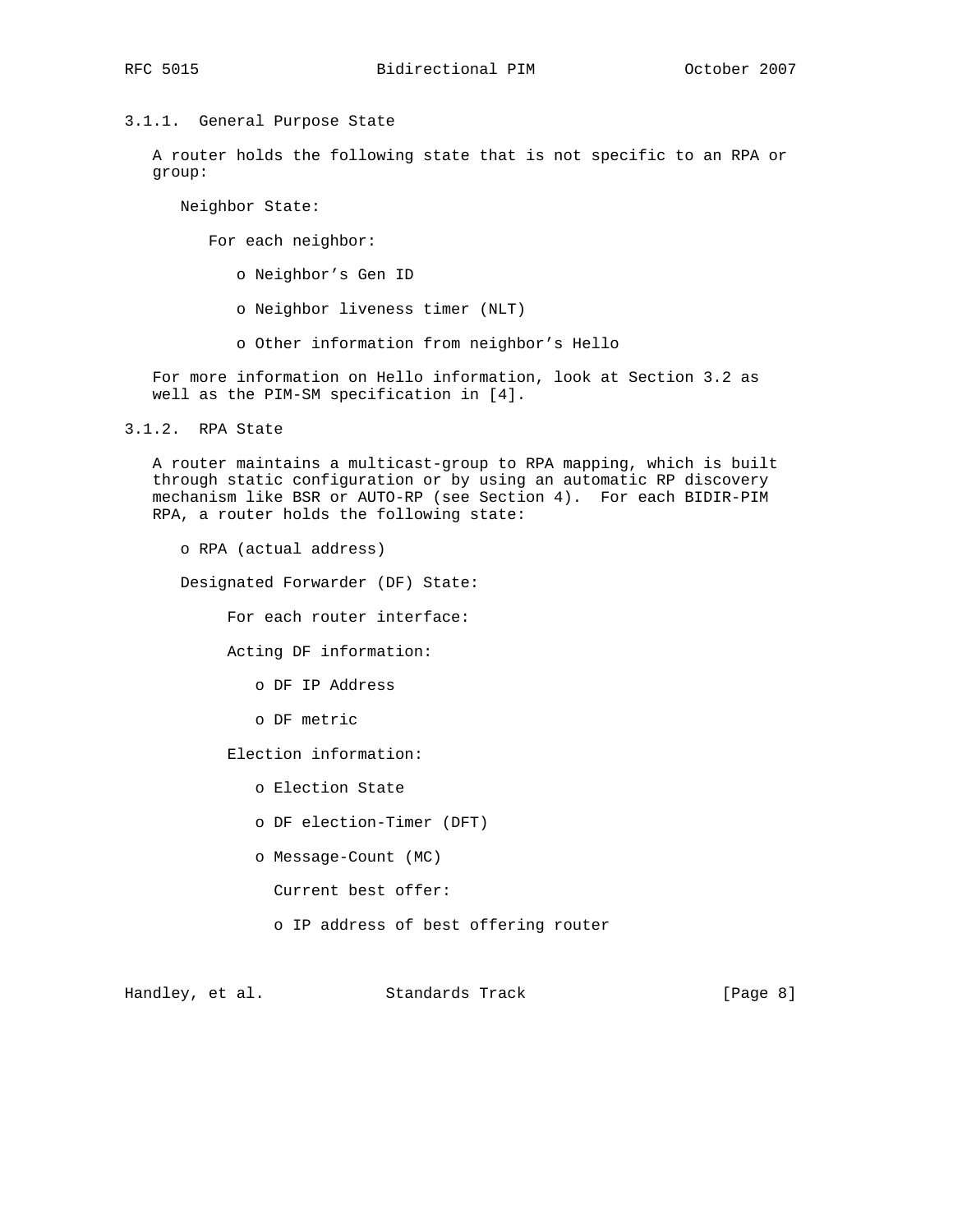o Best offering router metric Designated Forwarder state is described in Section 3.5. 3.1.3. Group State For every group G, a router keeps the following state: Group state: For each interface: Local Membership: o State: One of {"NoInfo", "Include"} PIM Join/Prune State: o State: One of {"NoInfo" (NI), "Join" (J), "PrunePending" (PP)} o PrunePendingTimer (PPT) o Join/Prune Expiry Timer (ET) Not interface specific:

o Upstream Join/Prune Timer (JT)

o Last RPA Used

 Local membership is the result of the local membership mechanism (such as IGMP [2]) running on that interface. This information is used by the pim\_include(\*,G) macro described in Section 3.1.4.

 PIM Join/Prune state is the result of receiving PIM (\*,G) Join/Prune messages on this interface, and is specified in Section 3.4.1. The state is used by the macros that calculate the outgoing interface list in Section 3.1.4, and in the JoinDesired(G) macro (defined in Section 3.4.2) that is used in deciding whether a  $Join(*,G)$  should be sent upstream.

 The upstream Join/Prune timer is used to send out periodic Join(\*,G) messages, and to override Prune(\*,G) messages from peers on an upstream LAN interface.

Handley, et al. Standards Track [Page 9]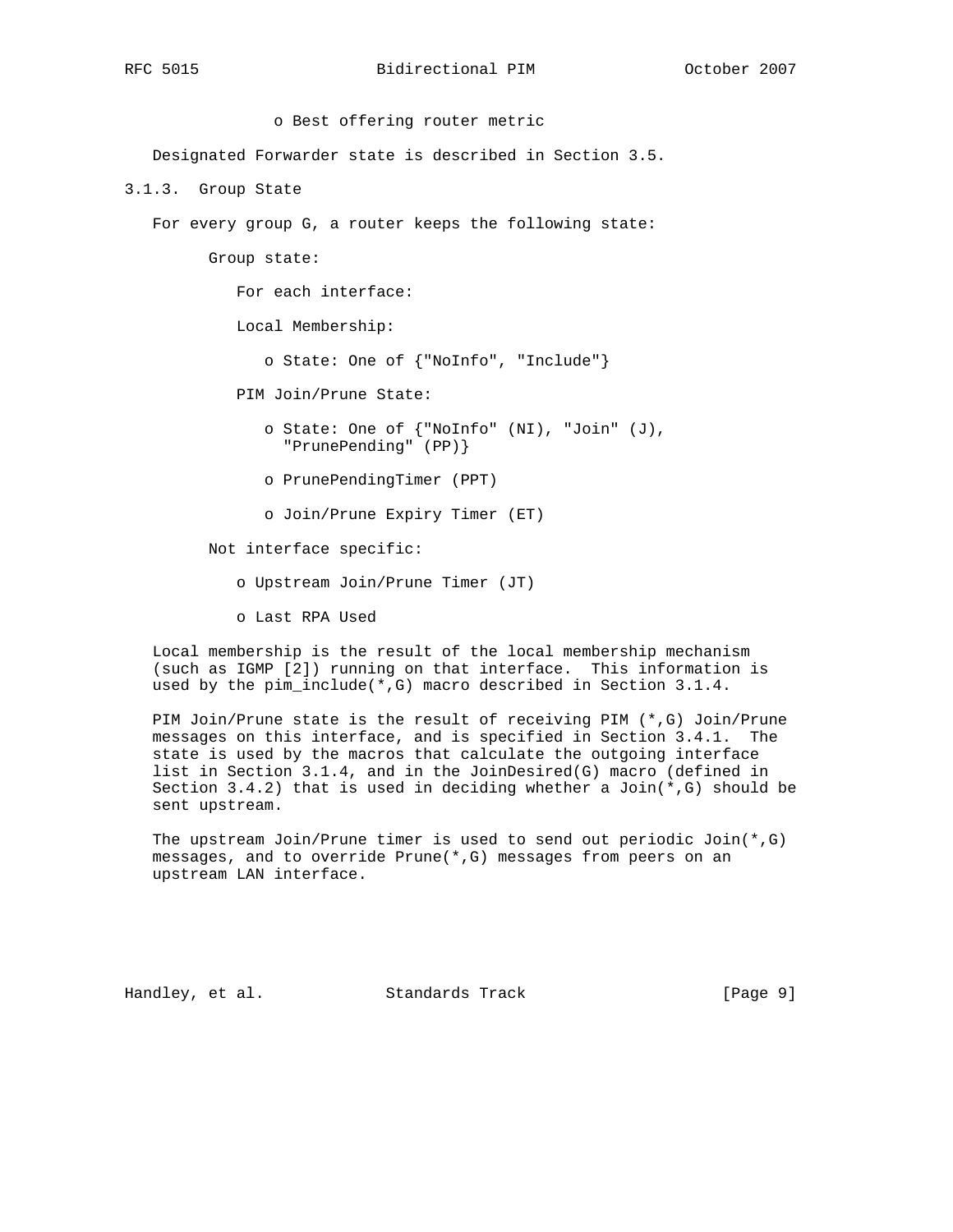The last RPA used must be stored because if the group to RPA mapping changes (see RP Set changes in [4]), then state must be torn down and rebuilt for groups whose RPA changes.

3.1.4. State Summarization Macros

 Using this state, we define the following "macro" definitions that we will use in the descriptions of the state machines and pseudocode in the following sections.

```
olist(G) = RPF_interface(RPA(G)) (+) joins(G) (+) pim_include(G)
```
 RPF\_interface(RPA) is the interface the MRIB indicates would be used to route packets to RPA. The olist(G) is the list of interfaces on which packets to group G must be forwarded.

 The macro pim\_include(G) indicates the interfaces to which traffic might be forwarded because of hosts that are local members on that interface.

pim include(G) = { all interfaces I such that: I\_am\_DF(RPA(G),I) AND local\_receiver\_include(G,I) }

 The clause "I\_am\_DF(RPA,I)" is TRUE if the router is in the Win or Backoff states in the DF election state machine (described in Section 3.5) for the given RPA on interface I. Otherwise, it is FALSE.

The clause "local\_receiver\_include( $G, I$ )" is true if the IGMP module, MLD module, or other local membership mechanism has determined that there are local members on interface I that desire to receive traffic sent to group G.

 The set "joins(G)" is the set of all interfaces on which the router has received (\*,G) Joins:

 $joins(G) =$  { all interfaces I such that I\_am\_DF(RPA(G),I) AND DownstreamJPState(G,I) is either Joined or PrunePending }

 DownstreamJPState(G,I) is the state of the finite state machine in Section 3.4.1.

 RPF\_DF(RPA) is the neighbor that Join messages must be sent to in order to build the group shared tree rooted at the RPL for the given RPA. This is the Designated-Forwarder on the RPF\_interface(RPA).

Handley, et al. Standards Track [Page 10]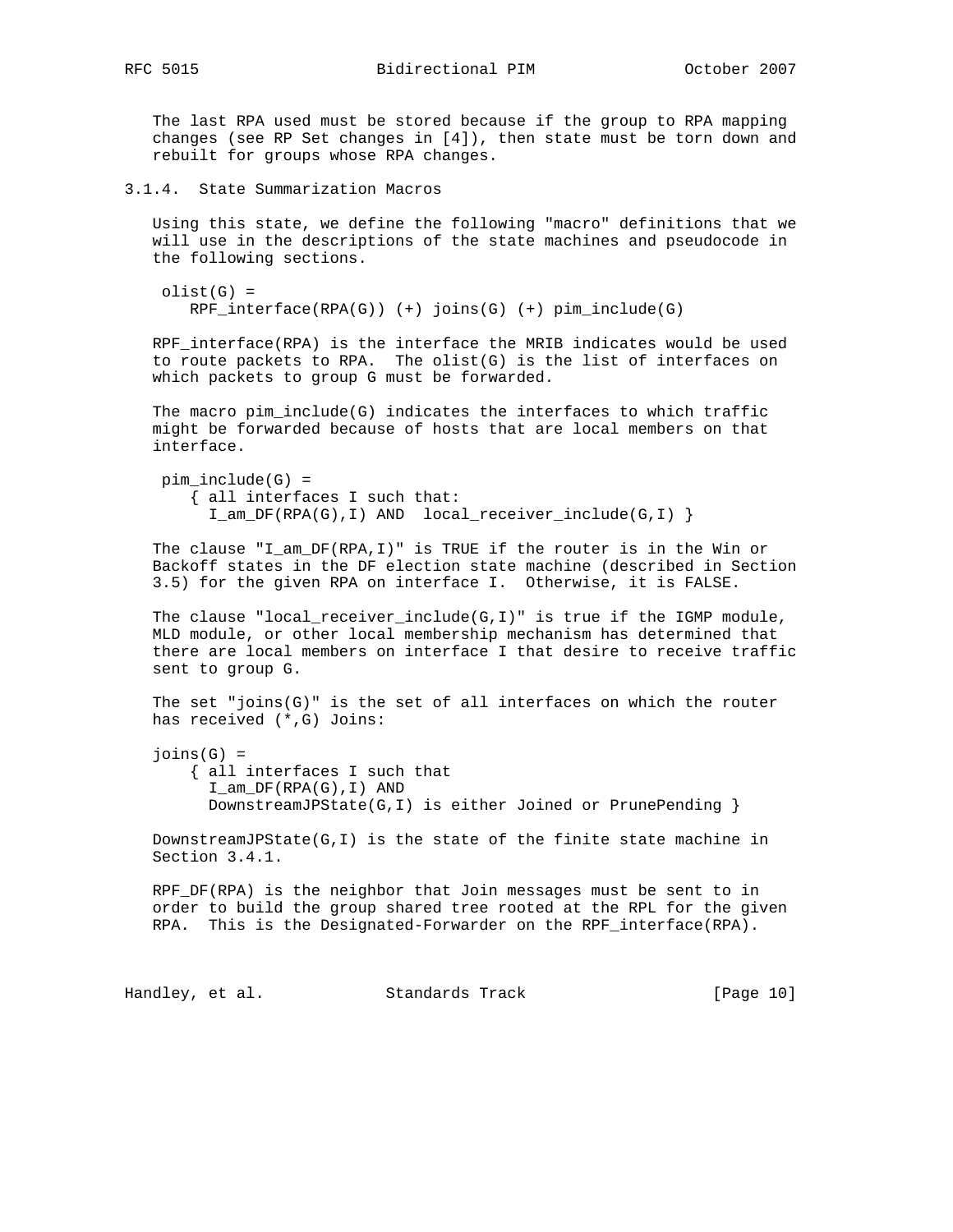### 3.2. PIM Neighbor Discovery

 PIM routers exchange PIM-Hello messages with their neighboring PIM routers. These messages are used to update the Neighbor State described in Section 3.1. The procedures for generating and processing Hello messages as well as maintaining Neighbor State are specified in the PIM-SM [4] documentation.

 BIDIR-PIM introduces the Bidirectional Capable PIM-Hello option that MUST be included in all Hello messages from a BIDIR-PIM capable router. The Bidirectional Capable option advertises the router's ability to participate in the BIDIR-PIM protocol. The format of the Bidirectional Capable option is described in Section 3.7.

 If a BIDIR-PIM router receives a PIM-Hello message that does not contain the Bidirectional Capable option from one of its neighbors, the error must be logged to the router administrator in a rate limited manner.

3.3. Data Packet Forwarding Rules

 For groups mapping to a given RPA, the following responsibilities are uniquely assigned to the DF for that RPA on each link:

- o The DF is the only router that forwards packets traveling downstream onto the link.
- o The DF is the only router that picks-up upstream traveling packets off the link to forward towards the RPL.

 Non-DF routers on a link, which use that link as their RPF interface to reach the RPA, may perform the following forwarding actions for bidirectional groups:

- o Forward packets from the link towards downstream receivers.
- o Forward packets from downstream sources onto the link (provided they are the DF for the downstream link from which the packet was picked-up).

 The BIDIR-PIM packet forwarding rules are defined below in pseudocode.

 iif is the incoming interface of the packet. G is the destination address of the packet (group address). RPA is the Rendezvous Point Address for this group.

Handley, et al. Standards Track [Page 11]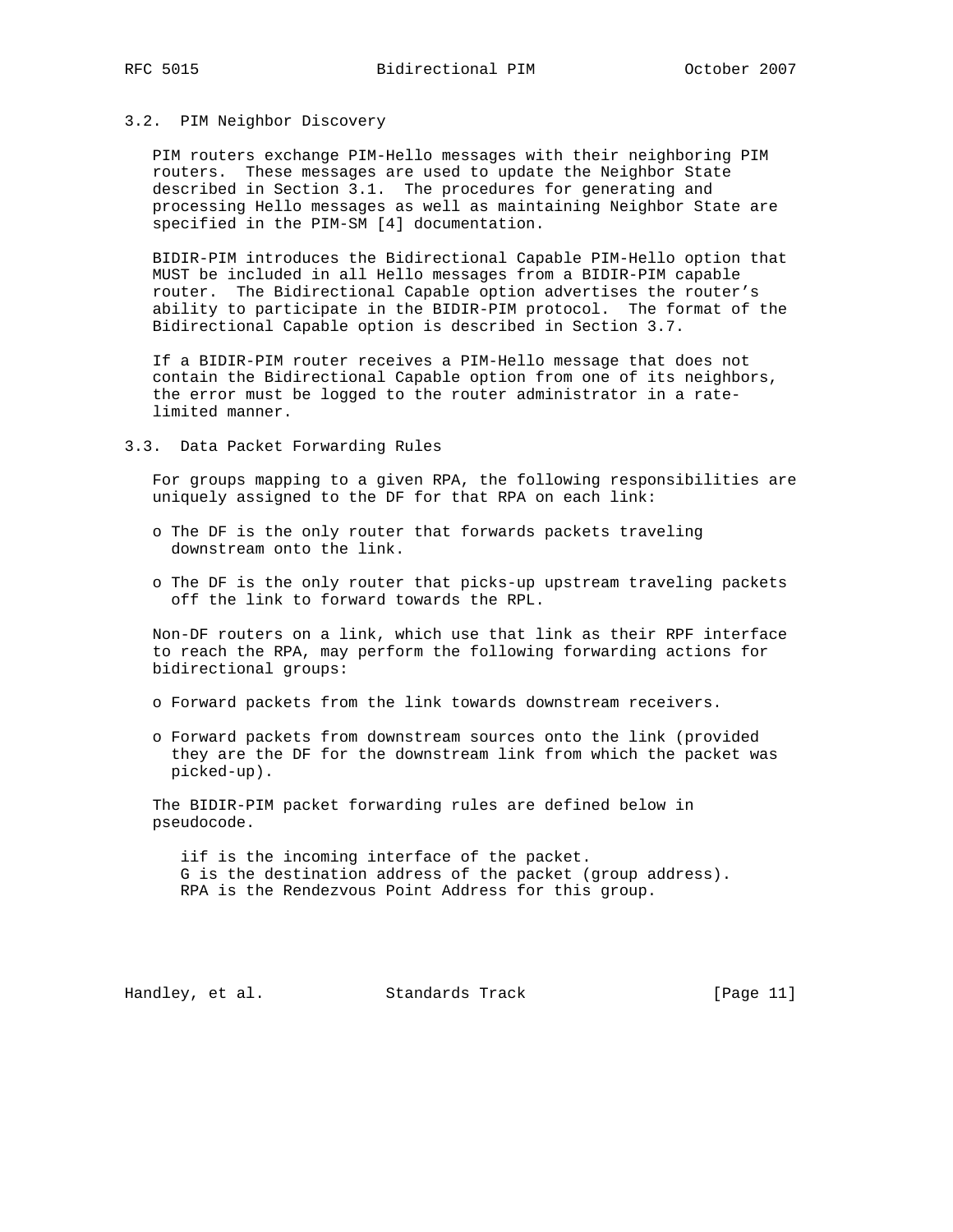First we check to see whether the packet should be accepted based on TIB state and the interface that the packet arrived on. A packet is accepted if it arrives on the RPF interface to reach the RPA (downstream traveling packet) or if the router is the DF on the interface the packet arrives (upstream traveling packet).

 If the packet should be forwarded, we build an outgoing interface list for the packet.

 Finally, we remove the incoming interface from the outgoing interface list we've created, and if the resulting outgoing interface list is not empty, we forward the packet out of those interfaces.

```
 On receipt of data to G on interface iif:
if( iif == RPF_interface(RPA) || I_am_DF(RPA,iif) ) {
   oiflist = olist(G) (-) iif
   forward packet on all interfaces in oiflist
 }
```
3.3.1. Upstream Forwarding at RP

 When configuring a BIDIR-PIM domain, it is possible to assign the Rendezvous Point Address (RPA) such that it does not belong to a physical box but instead is simply a routable address. Routers that have interfaces on the RPL that the RPA belongs to will upstream forward traffic onto the link. Joins from receivers in the domain will propagate hop-by-hop till they reach one of the routers connected to the RPL where they will terminate (as there will be no DF elected on the RPL).

 If instead the administrator chooses to configure the RPA to be the address of a physical interface of a specific router, then nothing changes. That router must still upstream forward traffic on to the RPL and behave no differently than any other router with an interface on the RPL.

 To configure a BIDIR-PIM network to operate in a mode similar to that of PIM-SM where a single router (the RP) is acting as the root of the distribution tree, the RPA can be configured to be the loopback interface of a router.

3.3.2. Source-Only Branches

 Source-only branches of the distribution tree for a group G are branches that do not lead to any receivers, but that are used to forward packets traveling upstream from sources towards the RPL. Routers along source-only branches only have the RPF interface to the RPA in their olist for G, and hence do not need to maintain any group

Handley, et al. Standards Track [Page 12]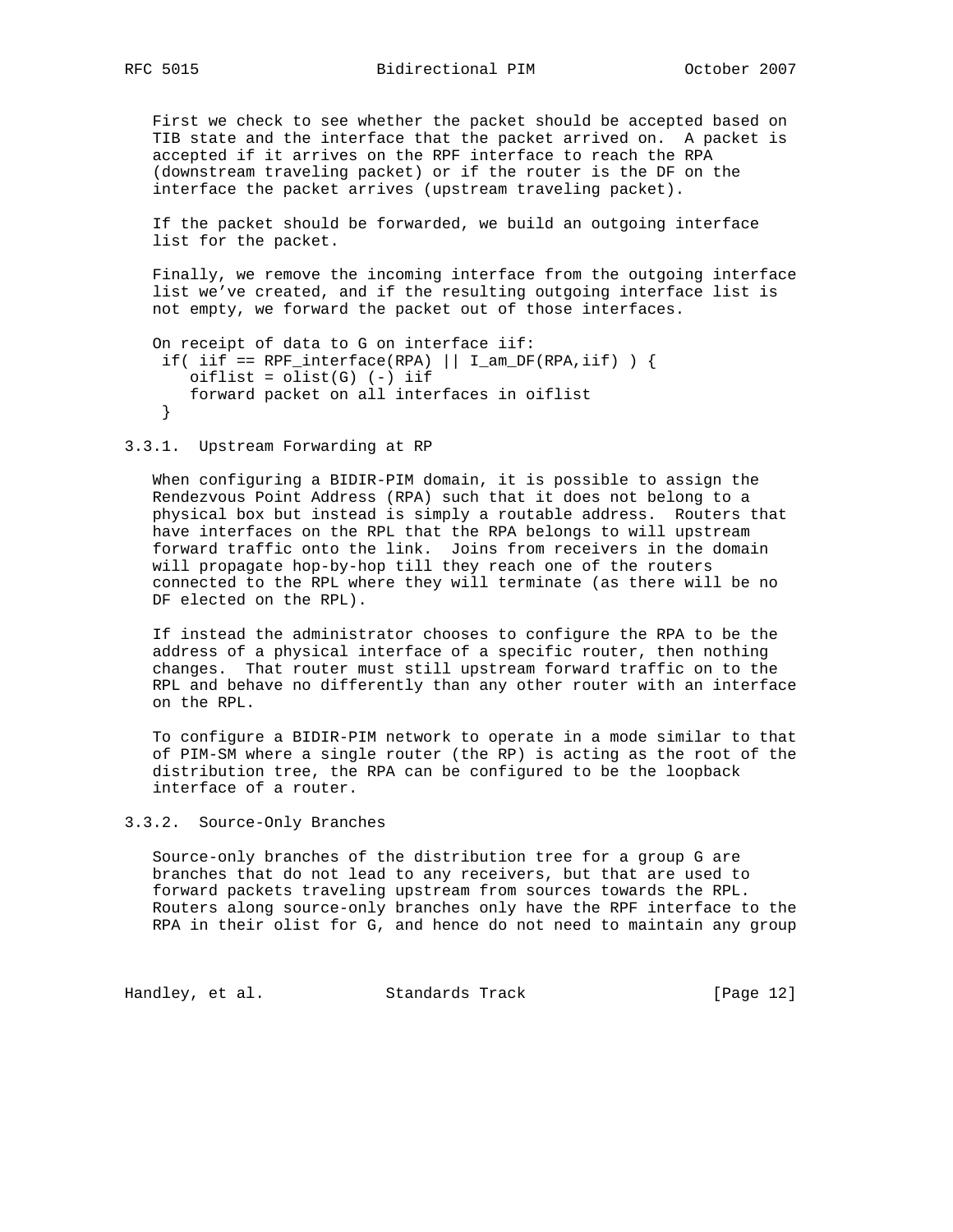specific state. Upstream forwarding can be performed using only RPA specific state. An implementation may decide to maintain group state for source-only branches for accounting or performance reasons. However, doing so requires data-driven events (to discover the groups with active sources), thus sacrificing one of the main benefits of BIDIR-PIM.

## 3.3.3. Directly Connected Sources

 A major advantage of using a Designated Forwarder in BIDIR-PIM compared to PIM-SM is that special treatment is no longer required for sources that are directly connected to a router. Data from such sources does not need to be differentiated from other multicast traffic and will automatically be picked up by the DF and forwarded upstream. This removes the need for performing a directly connected-source check for data to groups that do not have existing state.

## 3.4. PIM Join/Prune Messages

 BIDIR-PIM Join/Prune messages are used to construct group-specific distribution trees between receivers and the RPL. Joins are originated by last-hop routers that are elected as the DF on an interface with directly connected receivers. The Joins propagate hop-by-hop towards the RPA until they reach a router connected to the RPL.

 A BIDIR-PIM Join/Prune message consists of a list of Joined and Pruned Groups. When processing a received Join/Prune message, each Joined or Pruned Group is effectively considered individually by applying the following state machines. When considering a Join/Prune message whose PIM Destination field addresses this router, (\*,G) Joins and Prunes can affect the downstream state machine. When considering a Join/Prune message whose PIM Destination field addresses another router, most Join or Prune entries could affect the upstream state machine.

## 3.4.1. Receiving (\*,G) Join/Prune Messages

When a router receives a Join( $*,G$ ) or Prune( $*,G$ ), it MUST first check to see whether the RP address in the message matches RPA(G) (the router's idea of what the Rendezvous Point Address is). If the RP address in the message does not match RPA(G), the Join or Prune MUST be silently dropped.

 If a router has no RPA information for the group (e.g., has not recently received a BSR message), then it MAY choose to accept  $Join(*,G)$  or Prune $(*,G)$  and treat the RP address in the message as

Handley, et al. Standards Track [Page 13]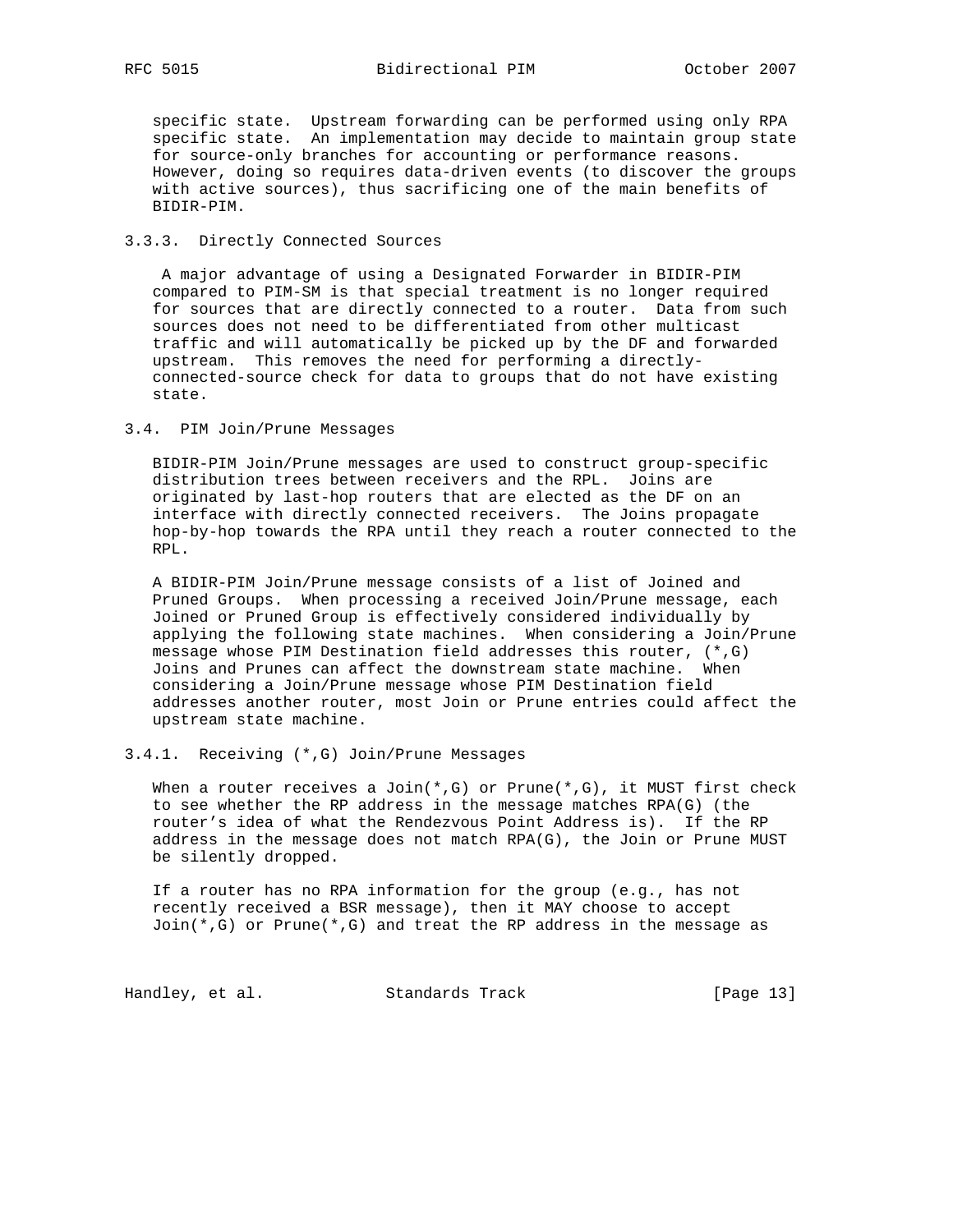RPA(G). If the newly discovered RPA did not previously exist for any other group, a DF election has to be initiated.

Note that a router will process a Join $(*$ , G) targeted to itself even if it is not the DF for RP(G) on the interface on which the message was received. This is an optimisation to eliminate the Join delay of one Join period (t\_periodic) in the case where a new DF processes the received Pass and Join messages in reverse order. The BIDIR-PIM forwarding logic will ensure that data packets are not forwarded on such an interface while the router is not the DF (unless it is the RPF interface towards the RPA).

 The per-interface state machine for receiving (\*,G) Join/Prune Messages is given below. There are three states:

 NoInfo (NI) The interface has no (\*,G) Join state and no timers running.

Join (J)

The interface has  $(*$ , G) Join state. If the router is the DF on this interface (I\_am\_DF(RPA(G),I) is TRUE), the Join state will cause us to forward packets destined for G on this interface.

PrunePending (PP)

 The router has received a Prune(\*,G) on this interface from a downstream neighbor and is waiting to see whether the Prune will be overridden by another downstream router. For forwarding purposes, the PrunePending state functions exactly like the Join state.

In addition, the state machine uses two timers:

```
 ExpiryTimer (ET)
```
 This timer is restarted when a valid Join(\*,G) is received. Expiry of the ExpiryTimer causes the interface state to revert to NoInfo for this group.

 PrunePendingTimer (PPT) This timer is set when a valid Prune( $*, G$ ) is received. Expiry of the PrunePendingTimer causes the interface state to revert to NoInfo for this group.

Handley, et al. Standards Track [Page 14]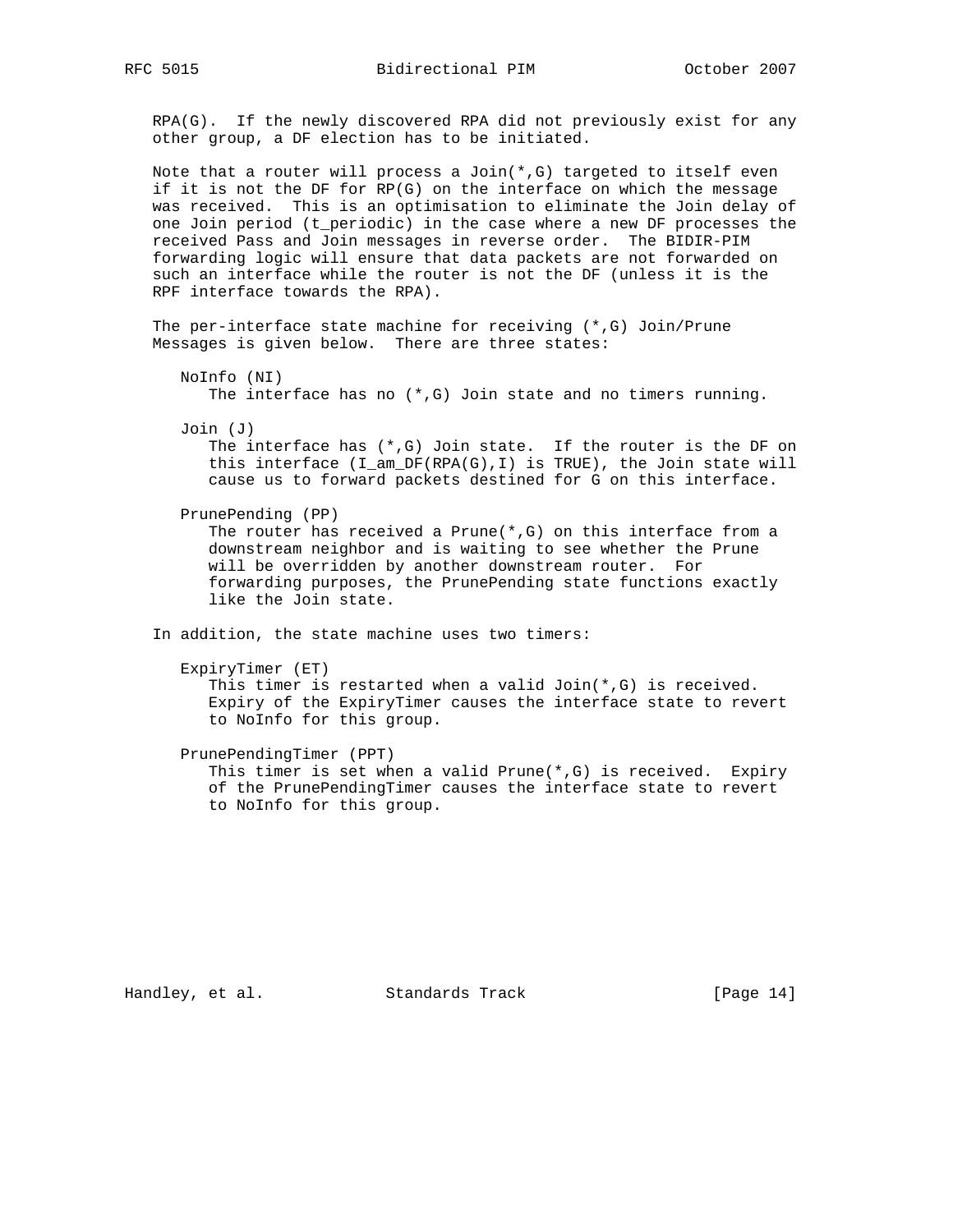| Event                          | Prev State                          |                                                  |                                                                       |
|--------------------------------|-------------------------------------|--------------------------------------------------|-----------------------------------------------------------------------|
|                                | NoInfo (NI)                         | Join (J)                                         | PrunePending<br>(PP)                                                  |
| Receive<br>$Join(*, G)$        | -> J state<br>start Expiry<br>Timer | $\rightarrow$ J state<br>restart Expiry<br>Timer | -> J state<br>restart Expiry<br>Timer; stop<br>PrunePending-<br>Timer |
| Receive<br>$Prune(*, G)$       |                                     | -> PP state<br>start Prune-<br>PendingTimer      | $\rightarrow$ PP state                                                |
| PrunePending-<br>Timer Expires |                                     |                                                  | -> NI state<br>Send Prune-<br>$Echo(*, G)$                            |
| Expiry Timer<br>Expires        |                                     | -> NI state                                      | -> NI state                                                           |
| Stop Being DF<br>on I          |                                     | -> NI state                                      | -> NI state                                                           |

## Figure 1: Downstream group per-interface state machine in tabular form

 The transition events "Receive Join(\*,G)" and "Receive Prune(\*,G)" imply receiving a Join or Prune targeted to this router's address on the received interface. If the destination address is not correct, these state transitions in this state machine must not occur, although seeing such a packet may cause state transitions in other state machines.

 On unnumbered interfaces on point-to-point links, the router's address should be the same as the source address it chose for the Hello packet it sent over that interface. However, on point-to-point links, we also RECOMMEND that PIM messages with a destination address of all zeros also be accepted.

 The transition event "Stop Being DF" implies a DF re-election taking place on this router interface for RPA(G) and the router changing status from being the active DF to being a non-DF router (the value of the I\_am\_DF macro changing to FALSE).

Handley, et al. Standards Track [Page 15]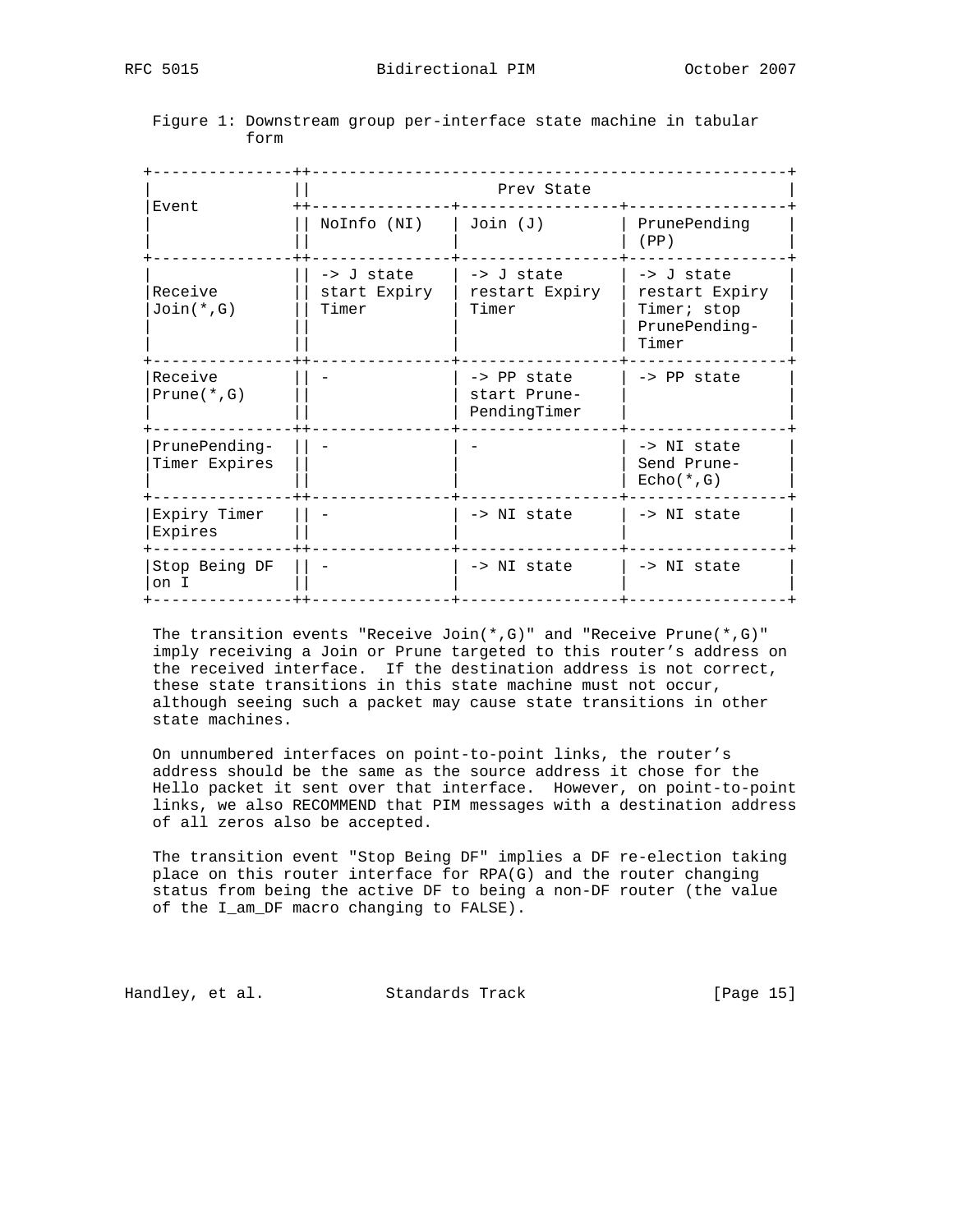When ExpiryTimer is started or restarted, it is set to the HoldTime from the Join/Prune message that triggered the timer.

 When PrunePendingTimer is started, it is set to the J/P\_Override\_Interval if the router has more than one neighbor on that interface; otherwise, it is set to zero causing it to expire immediately.

The action "Send PruneEcho( $*, G$ )" is triggered when the router stops forwarding on an interface as a result of a Prune. A PruneEcho $(*$ , G) is simply a Prune(\*,G) message sent by the upstream router to itself on a LAN. Its purpose is to add additional reliability so that if a Prune that should have been overridden by another router is lost locally on the LAN, then the PruneEcho may be received and cause the override to happen. A PruneEcho(\*,G) need not be sent when the router has only one neighbor on the link.

### 3.4.2. Sending Join/Prune Messages

 The downstream per-interface state machines described above hold Join state from downstream PIM routers. This state then determines whether a router needs to propagate a  $Join(*,G)$  upstream towards the RPA. Such Join(\*,G) messages are sent on the RPF interface towards the RPA and are targeted at the DF on that interface.

If a router wishes to propagate a  $Join(*,G)$  upstream, it must also watch for messages on its upstream interface from other routers on that subnet, and these may modify its behavior. If it sees a Join(\*,G) to the correct upstream neighbor, it should suppress its own Join(\*,G). If it sees a Prune(\*,G) to the correct upstream neighbor, it should be prepared to override that Prune by sending a Join(\*,G) almost immediately. Finally, if it sees the Generation ID (see PIM-SM specification [4]) of the correct upstream neighbor change, it knows that the upstream neighbor has lost state, and it should be prepared to refresh the state by sending a Join $(*$ , G) almost immediately.

 In addition, changes in the next hop towards the RPA trigger a Prune off from the old next hop and join towards the new next hop. Such a change can be caused by the following two events:

- o The MRIB indicates that the RPF Interface towards the RPA has changed. In this case the DF on the new RPF interface becomes the new RPF Neighbor.
- o There is a DF re-election on the RPF interface and a new router emerges as the DF.

Handley, et al. Standards Track [Page 16]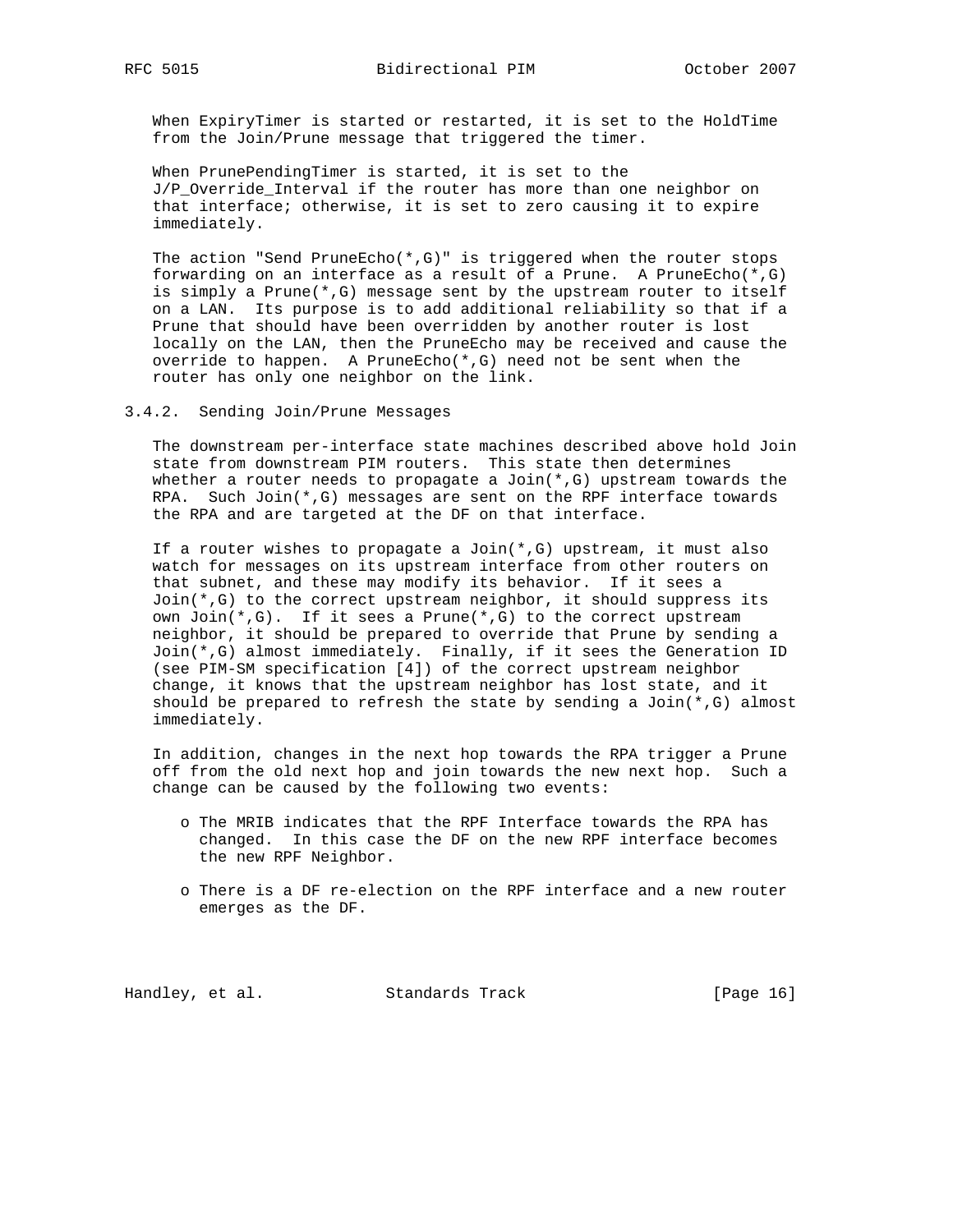The upstream (\*,G) state machine only contains two states:

Not Joined

 The downstream state machines indicate that the router does not need to join the RPA tree for this group.

Joined

 The downstream state machines indicate that the router would like to join the RPA tree for this group.

 In addition, one timer JT(G) is kept, which is used to trigger the sending of a Join $(*$ , G) to the upstream next hop towards the RPA (the DF on the RPF interface for RPA(G)).

Figure 2: Upstream group state machine in tabular form

| Prev State     | Event                                                                     |                                     |
|----------------|---------------------------------------------------------------------------|-------------------------------------|
|                | JoinDesired(G)<br>$\rightarrow$ True                                      | JoinDesired(G)<br>$->False$         |
| NotJoined (NJ) | $\rightarrow$ J state<br>Send $Join(*, G);$<br>Set Timer to<br>t_periodic |                                     |
| $Joined$ $(J)$ |                                                                           | -> NJ state<br>Send Prune $(*$ , G) |

 In addition, we have the following transitions that occur within the Joined state:

| In Joined (J) State                                |                                                           |                                 |                                 |
|----------------------------------------------------|-----------------------------------------------------------|---------------------------------|---------------------------------|
| Timer Expires                                      | See $Join(*, G)$<br>to<br>RPF DF(RPA(G))   RPF DF(RPA(G)) | See Prune(*,G)<br>to.           | RPF DF(RPA(G))<br>GenID changes |
| Send<br>$Join(*,G);$ Set<br>Timer to<br>t periodic | Increase Timer<br>to<br>t suppressed                      | Decrease Timer<br>to t override | Decrease Timer<br>to t override |

Handley, et al. Standards Track [Page 17]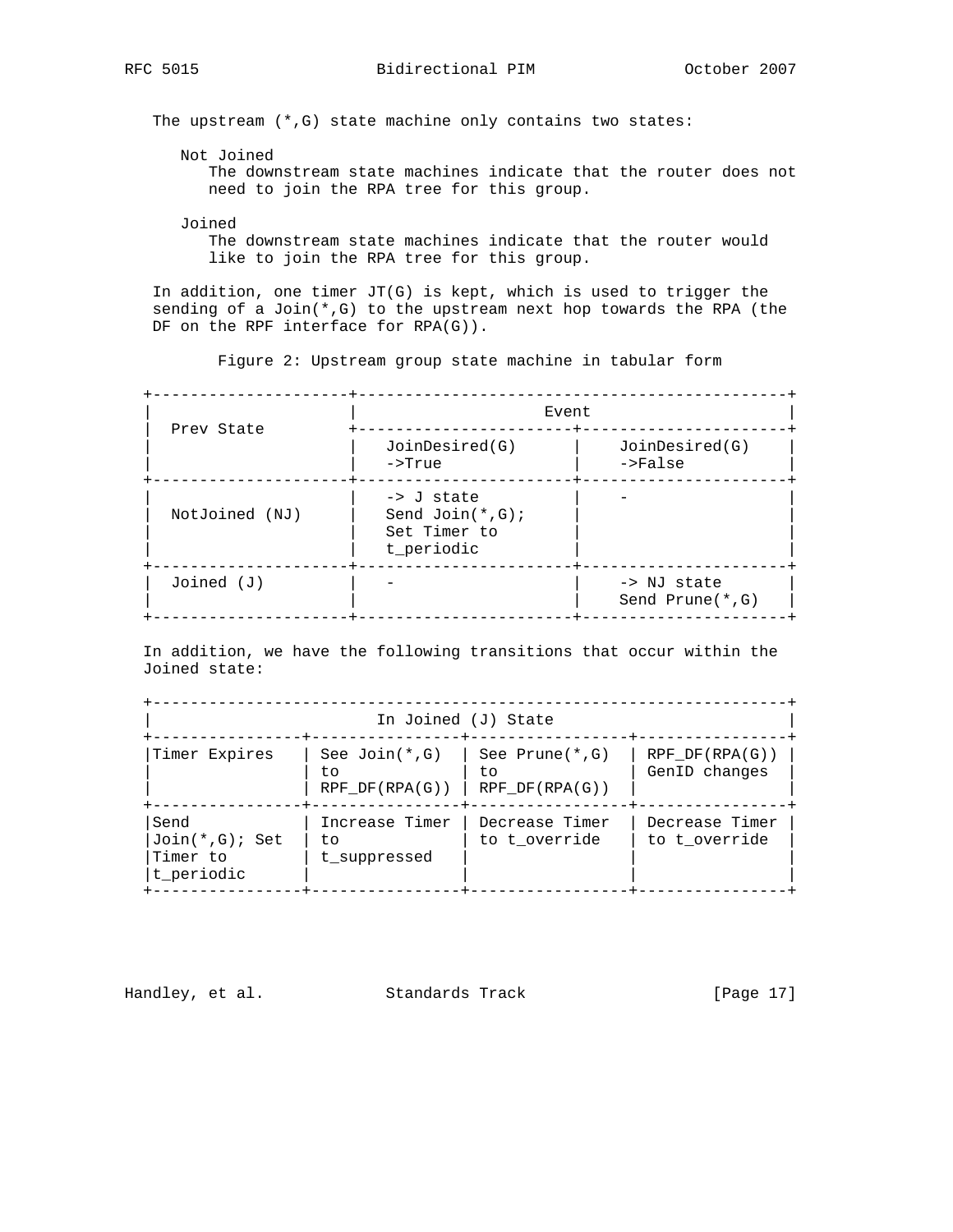| In Joined (J) State                                                                           |                                   |  |
|-----------------------------------------------------------------------------------------------|-----------------------------------|--|
| Change of RPF $DF(RPA(G))$                                                                    | $RPF DF(RPA(G))$ GenID<br>changes |  |
| Send Join $(*$ , G) to new<br>$DF: Send Prune(*, G) to$<br>old DF; set Timer to<br>t periodic | Decrease Timer to<br>t override   |  |

This state machine uses the following macro:

```
 bool JoinDesired(G) {
 if (olist(G) (-) RPF_interestface(RPA(G))) := NULL return TRUE
   else
      return FALSE
}
```
3.5. Designated Forwarder (DF) Election

 This section presents a fail-safe mechanism for electing a per-RPA designated router on each link in a BIDIR-PIM domain. We call this router the Designated Forwarder (DF). The DF election does not take place on the RPL for an RPA.

### 3.5.1. DF Requirements

 The DF election chooses the best router on a link to assume responsibility for forwarding traffic between the RPL and the link for the range of multicast groups served by the RPA. Different multicast groups that share a common RPA share the same upstream direction. Hence, the election of an upstream forwarder on each link does not have to be a group-specific decision but instead can be RPA-specific. As the number of RPAs is typically small, the number of elections that have to be performed is significantly reduced by this observation.

 To optimise tree creation, it is desirable that the winner of the election process should be the router on the link with the "best" unicast routing metric (as reported by the MRIB) to reach the RPA. When comparing metrics from different unicast routing protocols, we use the same comparison rules used by the PIM-SM assert process [4].

 The election process needs to take place when information on a new RPA initially becomes available. The result can be re-used as new

Handley, et al. Standards Track [Page 18]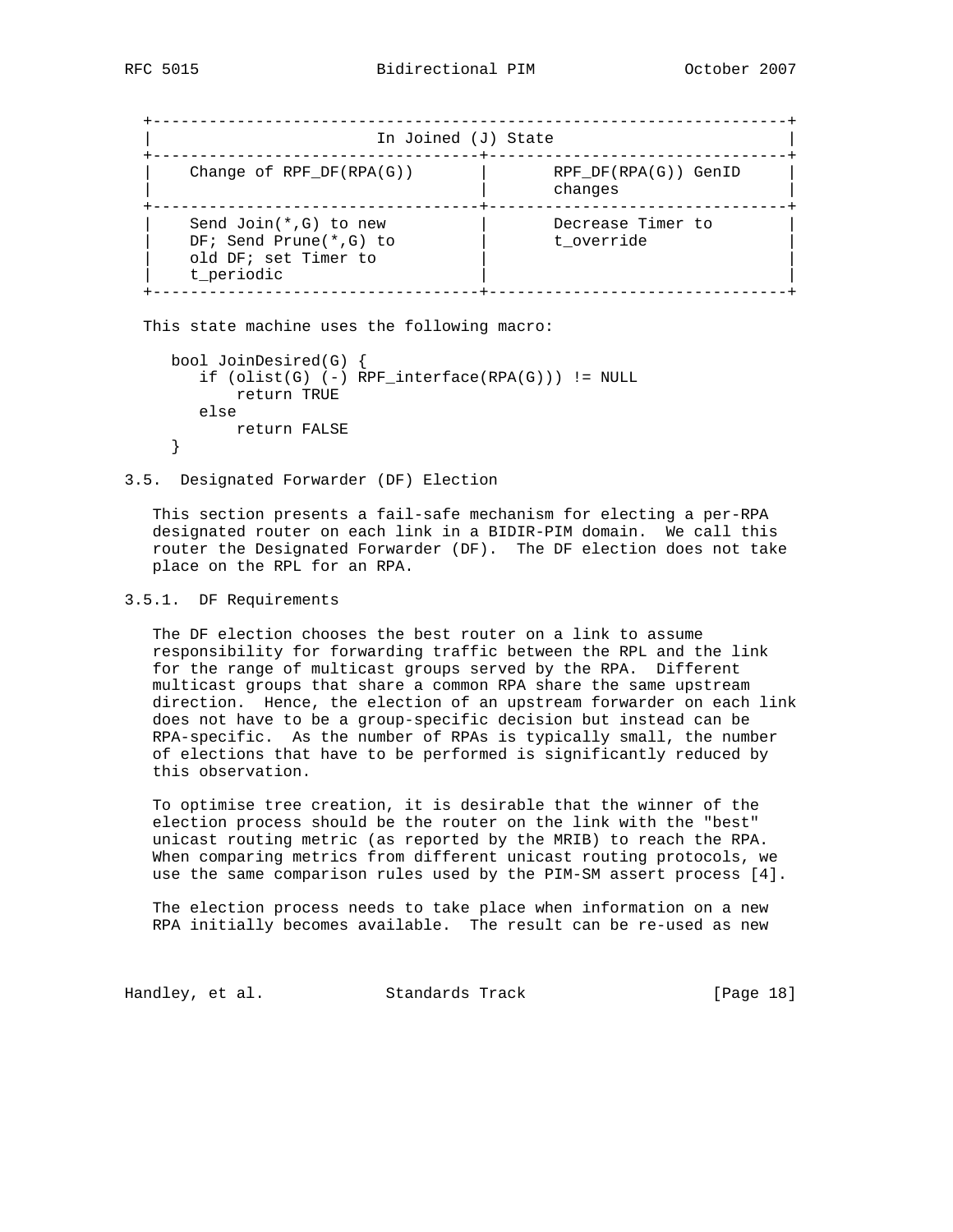bidir groups that map to the same RPA are encountered. However, there are some conditions under which an update to the election is required:

- o There is a change in unicast metric to reach the RPA for any of the routers on the link.
- o The interface on which the RPA is reachable (RPF Interface) changes to an interface for which the router was previously the DF.
- o A new PIM neighbor starts up on a link that must participate in the elections and be informed of the current outcome.
- o The elected DF fails (detected through neighbor information timeout or MRIB RPF change at downstream router).

 The election process has to be robust enough to ensure with very high probability that all routers on the link have a consistent view of the DF. Given the forwarding rules described in Section 3.3, loops may result if multiple routers end-up thinking that they should be responsible for forwarding. To minimize the possibility of this occurrence, the election algorithm has been biased towards discarding DF information and suspending forwarding during periods of ambiguity.

### 3.5.2. DF Election Description

 This section gives an outline of the DF election process. It does not provide the definitive specification for the DF election. If any discrepancy exists between Section 3.5.3 and this section, the specification in Section 3.5.3 is to be assumed correct.

 To perform the election of the DF for a particular RPA, routers on a link need to exchange their unicast routing metric information for reaching the RPA. Routers advertise their own metrics in Offer, Winner, Backoff, and Pass messages. The advertised metric is calculated using the RPF Interface and metric to reach the RPA available through the MRIB. When a router is participating in a DF election for an RPA on the interface that its MRIB indicates as the RPF Interface, then that router MUST always advertise an infinite metric in its election messages. When a router is participating in a DF election on an interface other than the MRIB-indicated RPF Interface then it MUST advertise the MRIB-provided metrics in its election messages.

 In the election protocol described below, many message exchanges are repeated Election\_Robustness times for reliability. In all those cases, the message retransmissions are spaced in time by a small

Handley, et al. Standards Track [Page 19]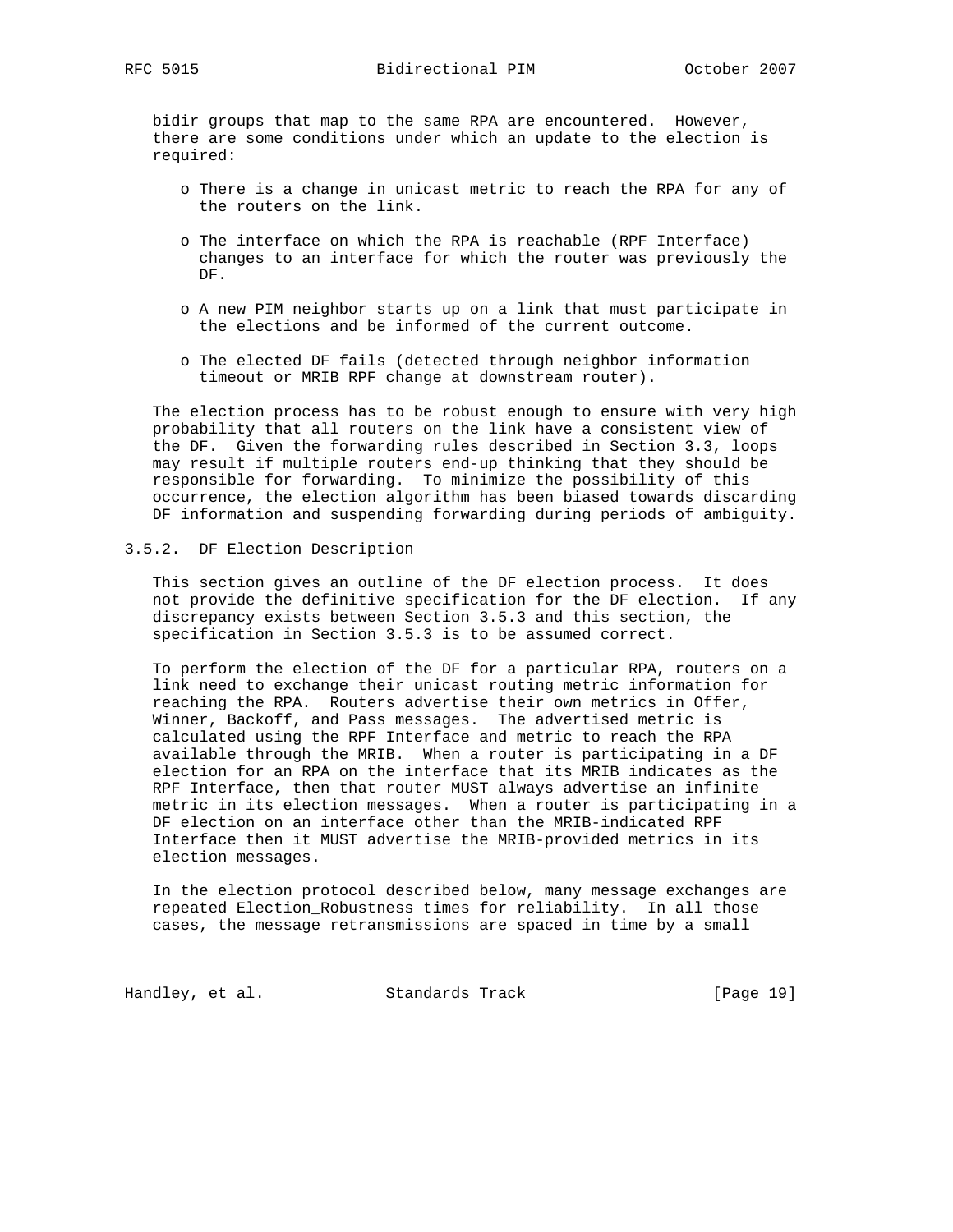random interval. All of the following description is specific to the election on a single link for a single RPA.

3.5.2.1. Bootstrap Election

 Initially, when no DF has been elected, routers finding out about a new RPA start participating in the election by sending Offer messages. Offer messages include the router's metric to reach the RPA. Offers are periodically retransmitted with a period of Offer Interval.

 If a router hears a better offer than its own from a neighbor, it stops participating in the election for a period of Election\_Robustness \* Offer\_Interval, thus giving a chance to the neighbor with the better metric to be elected DF. If during this period no winner is elected, the router restarts the election from the beginning. If at any point during the initial election a router receives an out of order offer with worse metrics than its own, then it restarts the election from the beginning.

 The result should be that all routers except the best candidate stop advertising their offers.

 A router assumes the role of the DF after having advertised its metrics Election\_Robustness times without receiving any offer from any other neighbor. At that point, it transmits a Winner message that declares to every other router on the link the identity of the winner and the metrics it is using.

 Routers receiving a Winner message stop participating in the election and record the identity and metrics of the winner. If the local metrics are better than those of the winner, then the router records the identity of the winner (accepting it as the acting DF) but re initiates the election to try and take over.

3.5.2.2. Loser Metric Changes

 Whenever the unicast metric to an RPA changes at a non-DF router to a value that is better than that previously advertised by the acting DF, the router with the new better metric should take action to eventually assume forwarding responsibility. When the metric change is detected, the non-DF router with the now better metric restarts the DF election process by sending Offer messages with this new metric. Note that at any point during an election if no response is received after Election\_Robustness retransmissions of an offer, a router assumes the role of the DF following the usual Winner announcement procedure.

Handley, et al. Standards Track [Page 20]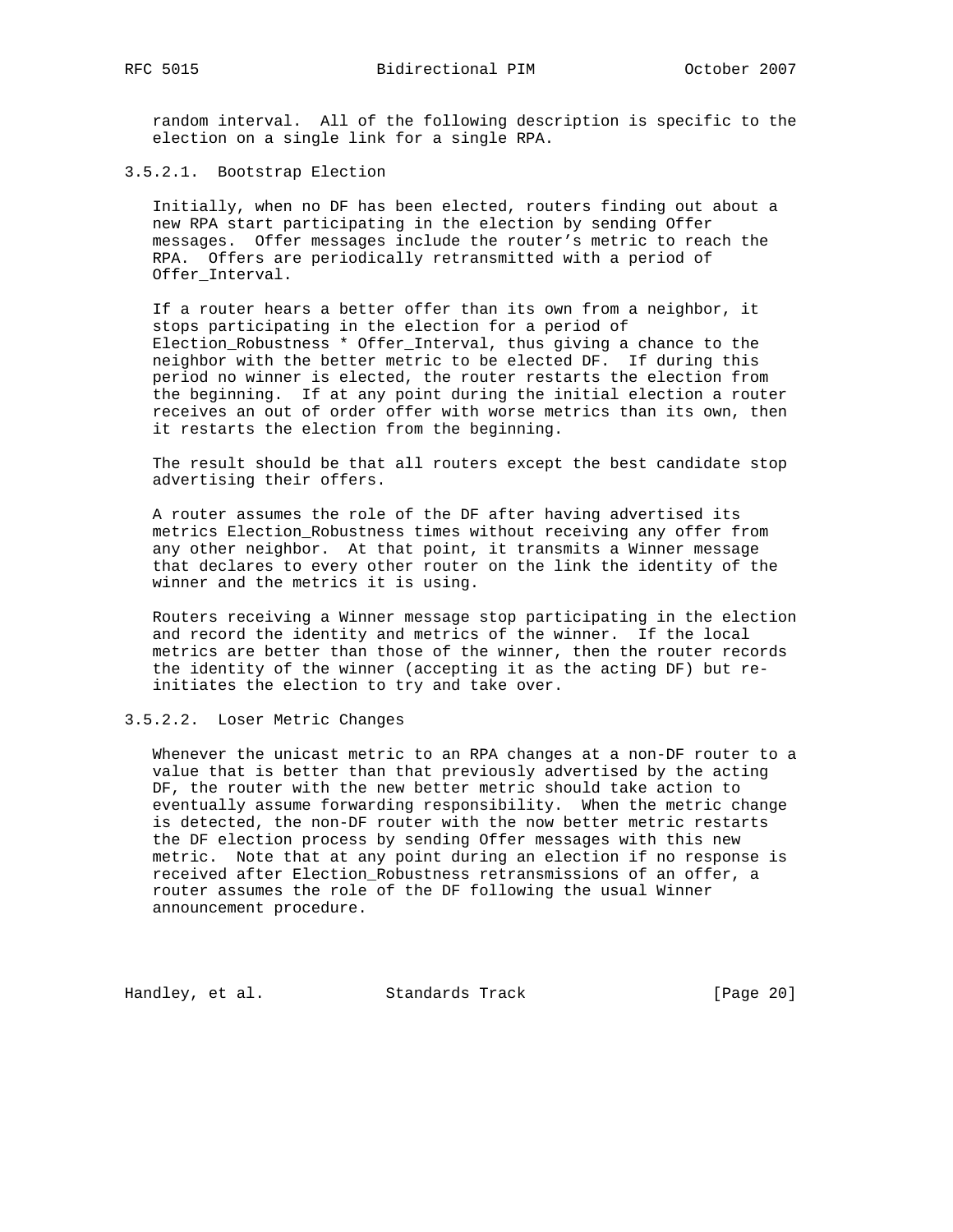Upon receipt of an offer that is worse than its current metric, the DF will respond with a Winner message declaring its status and advertising its better metric. Upon receiving the Winner message, the originator of the Offer records the identity of the DF and aborts the election.

 Upon receipt of an offer that is better than its current metric, the DF records the identity and metrics of the offering router and responds with a Backoff message. This instructs the offering router to hold off for a short period of time while the unicast routing stabilizes and other routers get a chance to put in their offers. The Backoff message includes the offering router's new metric and address. All routers on the link that have pending offers with metrics worse than those in the Backoff message (including the original offering router) will hold further offers for a period of time defined in the Backoff message.

 If a third router sends a better offer during the Backoff\_Period, the Backoff message is repeated for the new offer and the Backoff\_Period is restarted.

 Before the Backoff\_Period expires, the acting DF nominates the router having made the best offer as the new DF using a Pass message. This message includes the IDs and metrics of both the old and new DFs. The old DF stops performing its tasks at the time the Pass message transmission is made. The new DF assumes the role of the DF as soon as it receives the Pass message. All other routers on the link take note of the new DF and its metric. Note that this event constitutes an RPF Neighbor change, which may trigger Join messages to the new DF (see Section 3.4).

3.5.2.3. Winner Metric Changes

 If the DF's routing metric to reach the RPA changes to a worse value, it sends a set of Election\_Robustness randomly spaced Winner messages on the link, advertising the new metric. Routers that receive this announcement but have a better metric may respond with an Offer message that results in the same handoff procedure described above. All routers assume the DF has not changed until they see a Pass or Winner message indicating the change.

 There is no pressure to make this handoff quickly if the acting DF still has a path to the RPL. The old path may now be suboptimal, but it will still work while the re-election is in progress.

Handley, et al. Standards Track [Page 21]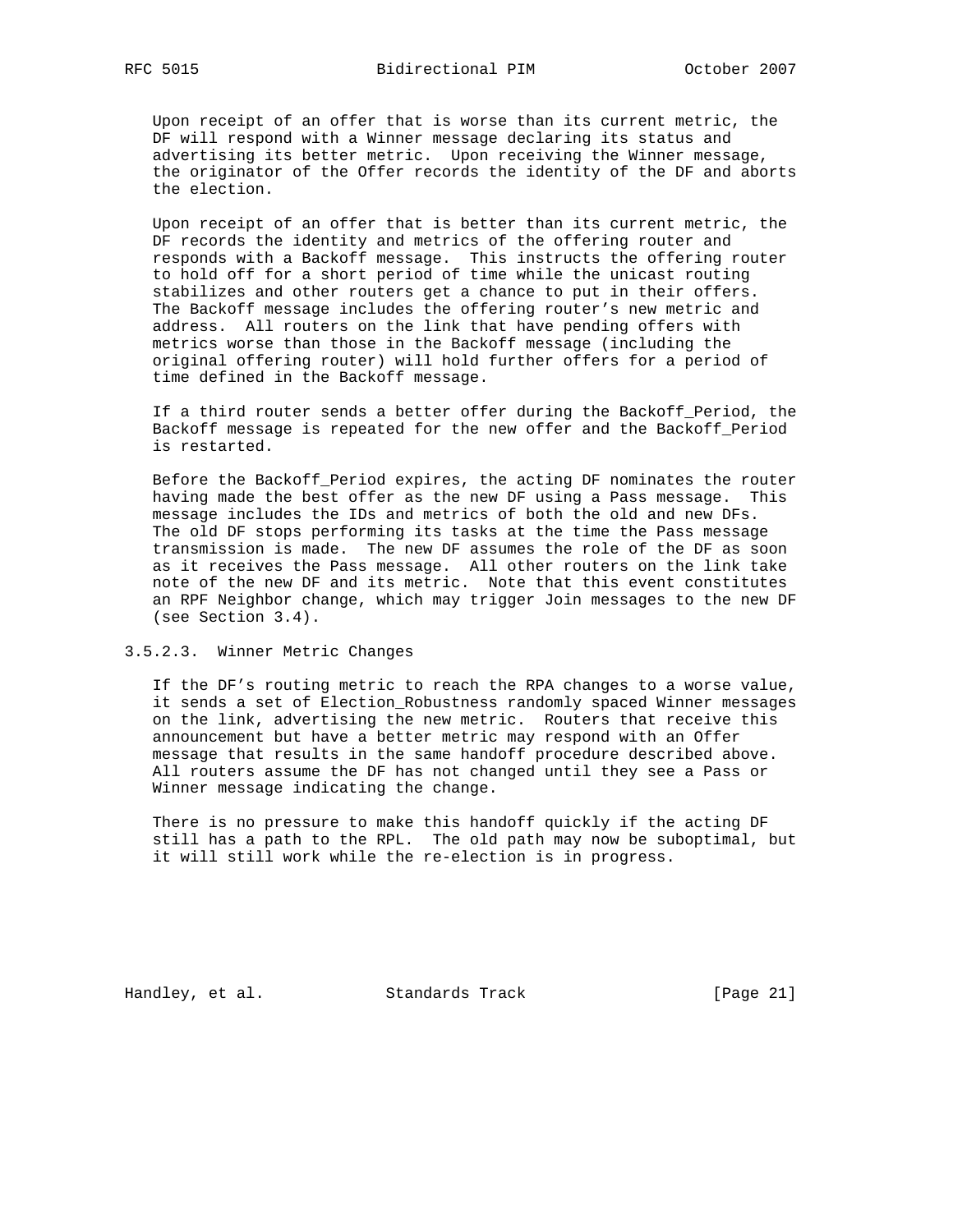# 3.5.2.4. Winner Loses Path

 If a router's RPF Interface to the RPA switches to be on a link for which it is acting as the DF, then it can no longer provide forwarding services for that link. It therefore immediately stops being the DF and restarts the election. As its path to the RPA is through the link, an infinite metric is used in the Offer message it sends.

## 3.5.2.5. Late Router Starting Up

 A late router starting up after the DF election process has completed will have no immediate knowledge of the election outcome. As a result, it will start advertising its metric in Offer messages. As soon as this happens, the currently elected DF will respond with a Winner message if its metric is better than the metric in the Offer message, or with a Backoff message if its metric is worse than the metric in the Offer message.

#### 3.5.2.6. Winner Dies

 Whenever the DF dies, a new DF has to be elected. The speed at which this can be achieved depends on whether there are any downstream routers on the link.

 If there are downstream routers, typically their MRIB reported next hop before the DF dies will be the DF itself. They will therefore notice either a change in the metric for the route to the RPA or a change in next-hop away from the DF and can restart the election by transmitting Offer messages. If according to the MRIB the RPA is now reachable through the same link via another upstream router, an infinite metric will be used in the Offer.

 If no downstream routers are present, the only way for other upstream routers to detect a DF failure is by the timeout of the PIM neighbor information, which will take significantly longer.

#### 3.5.3. Election Protocol Specification

 This section provides the definitive specification for the DF election process. If any discrepancy exists between Section 3.5.2 and this section, the specification in this section is to be assumed correct.

#### 3.5.3.1. Election State

 The DF election state is maintained per RPA for each multicast enabled interface I on the router as introduced in Section 3.1.

Handley, et al. Standards Track [Page 22]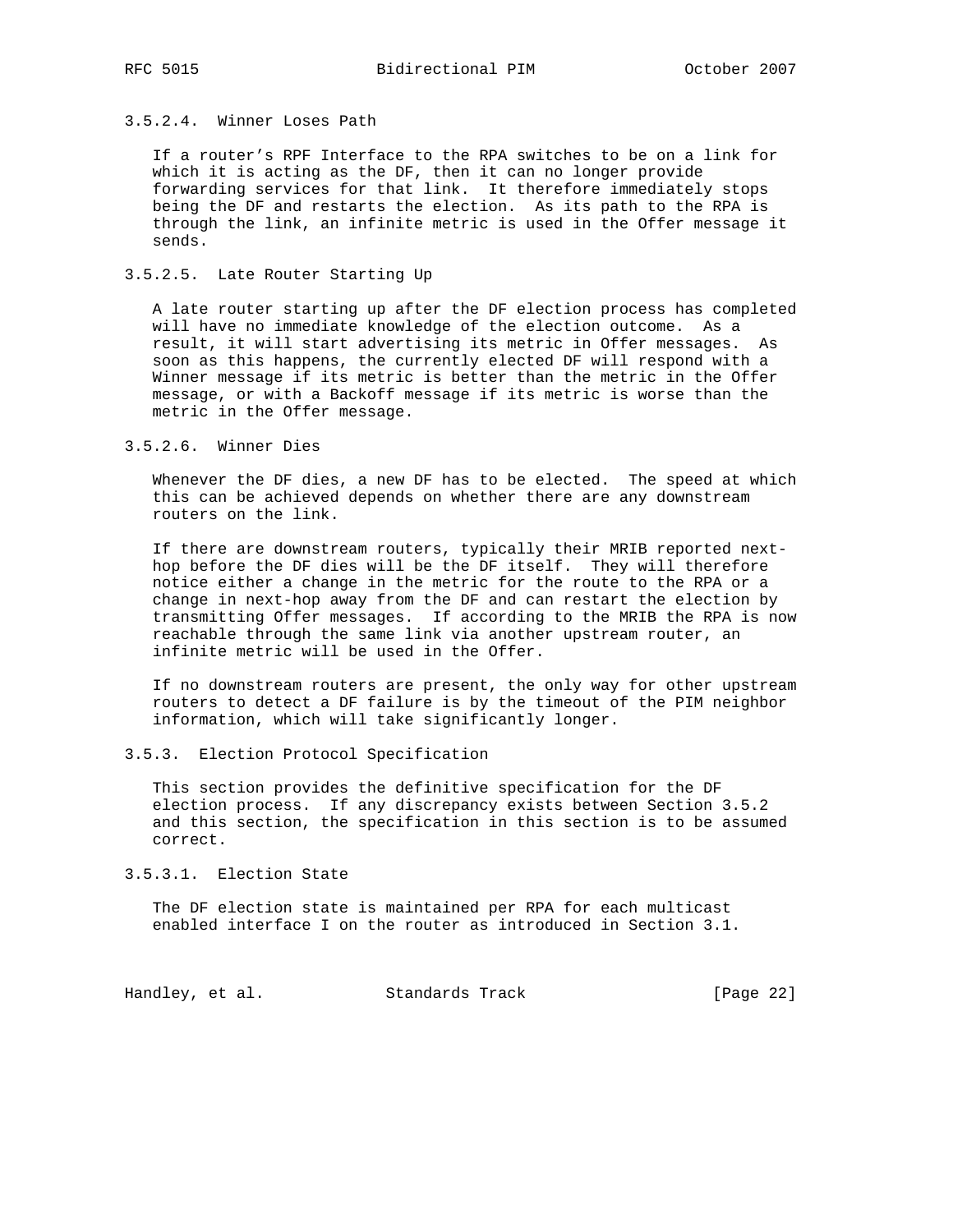The state machine has the following four states:

Offer

 Initial election state. When in the Offer state, a router thinks it can eventually become the winner and periodically generates Offer messages.

Lose

 In this state, the router knows that there either is a different election winner or that no router on the link has a path to the RPA.

Win

The router is the acting DF without any contest.

Backoff

 The router is the acting DF but another router has made a bid to take over.

 In the state machine, a router is considered to be an acting DF if it is in the Win or Backoff states.

 The operation of the election protocol makes use of the variables and timers described below:

 Acting DF information Used to store the identity and advertised metrics of the election winner that is the currently acting DF.

 DF election-Timer (DFT) Used to schedule transmission of Offer, Winner, and Pass messages.

Message-Count (MC)

 Used to maintain the number of times an Offer or Winner message has been transmitted.

 Best-Offer Used by the DF to record the identity and advertised metrics of the router that has made the last offer, for use when sending the Path message.

3.5.3.2. Election Messages

 The election process uses the following PIM control messages. The packet format is described in Section 3.7:

Handley, et al. Standards Track [Page 23]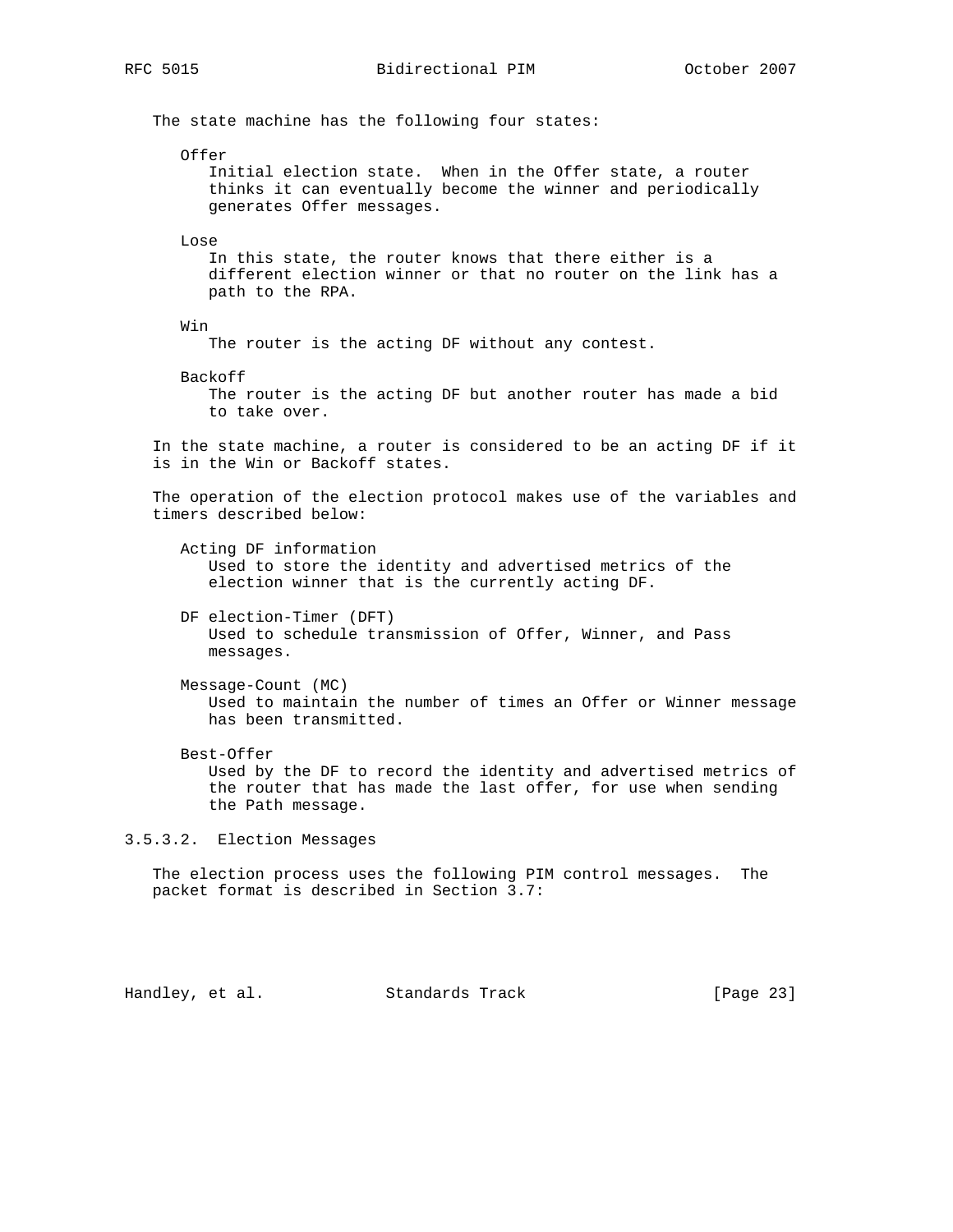Offer (OfferingID, Metric) Sent by routers that believe they have a better metric to the RPA than the metric that has been on offer so far.

 Winner (DF-ID, DF-Metric) Sent by a router when assuming the role of the DF or when re asserting in response to worse offers.

 Backoff (DF-ID, DF-Metric, OfferingID, OfferMetric, BackoffInterval) Used by the DF to acknowledge better offers. It instructs other routers with equal or worse offers to wait until the DF passes responsibility to the sender of the offer.

 Pass (Old-DF-ID, Old-DF-Metric, New-DF-ID, New-DF-Metric) Used by the old DF to pass forwarding responsibility to a router that has previously made an offer. The Old-DF-Metric is the current metric of the DF at the time the pass is sent.

 Note that when a router is participating in a DF election for an RPA on the interface that its MRIB indicates as the RPF Interface, then that router MUST always advertise an infinite metric in its election messages. When a router is participating in a DF election on an interface other than the MRIB-indicated RPF Interface, then it MUST advertise the MRIB-provided metrics in its election messages.

# 3.5.3.3. Election Events

During protocol operation, the following events can take place:

Control message reception

 Reception of one of the four control DF election messages (Offer, Winner, Backoff, and Pass). When a control message is received and actions are specified on a condition that metrics are Better or Worse, the comparison must be performed as follows:

- o On receipt of an Offer or Winner message, compare the current metrics for the RPA with the metrics advertised for the sender of the message.
- o On receipt of a Backoff or Pass message, compare the current metrics for the RPA with the metrics advertised for the target of the message.

Handley, et al. Standards Track [Page 24]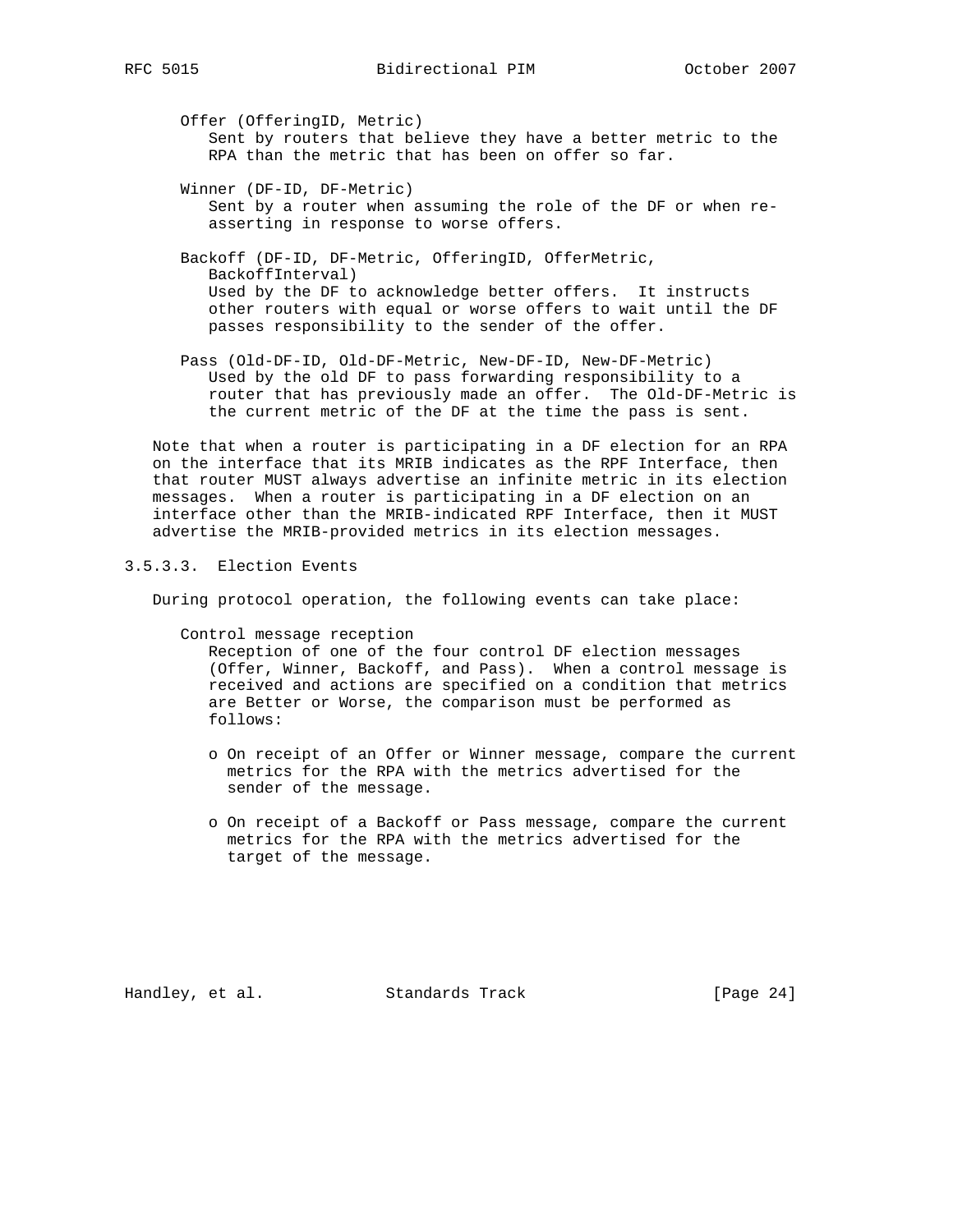Path to RPA lost

 Losing the path to the RPA can happen in two ways. The first happens when the route learned through the MRIB is withdrawn and the MRIB no longer reports an available route to reach the RPA. The second case happens when the next-hop information reported by the MRIB changes to indicate a next-hop that is reachable through the router interface under consideration. Clearly, as the router is using the interface as its RPF Interface, it cannot offer forwarding services towards the RPL to other routers on that link.

- Metric reported by the MRIB to reach the RPA changes This event is triggered when the MRIB supplied information for the RPA changes and the new information provides a path to the RPA. If the new MRIB information either reports no route or reports a next-hop interface through the interface for which the DF election is taking place, then the "Path to RPA lost" event triggers instead. In specific states, the event may be further filtered by specifying whether it is expected of the metric to become better or worse and which of the stored metrics the new MRIB information must be compared against. The new information must be compared with either the router's old metric, the stored DF metric, or the stored Best Offer metric.
- Election-Timer (DFT) expiration

 Expiration of the DFT election timer can cause message transmission and state transitions. The event might be further qualified by specifying the value of the Message Count (MC) as well as the current existence of a path to the RPA (as defined above).

 Detection of DF failure Detection of DF failure can occur through the timeout of PIM neighbor state.

3.5.3.4. Election Actions

 The DF election state machine action descriptions use the following notation in addition to the pseudocode notation described earlier in this specification:

 ?= denotes the operation of lowering a timer to a new value. If the timer is not running, then it is started using the new value. If the timer is running with an expiration lower than the new value, then the timer is not altered.

Handley, et al. Standards Track [Page 25]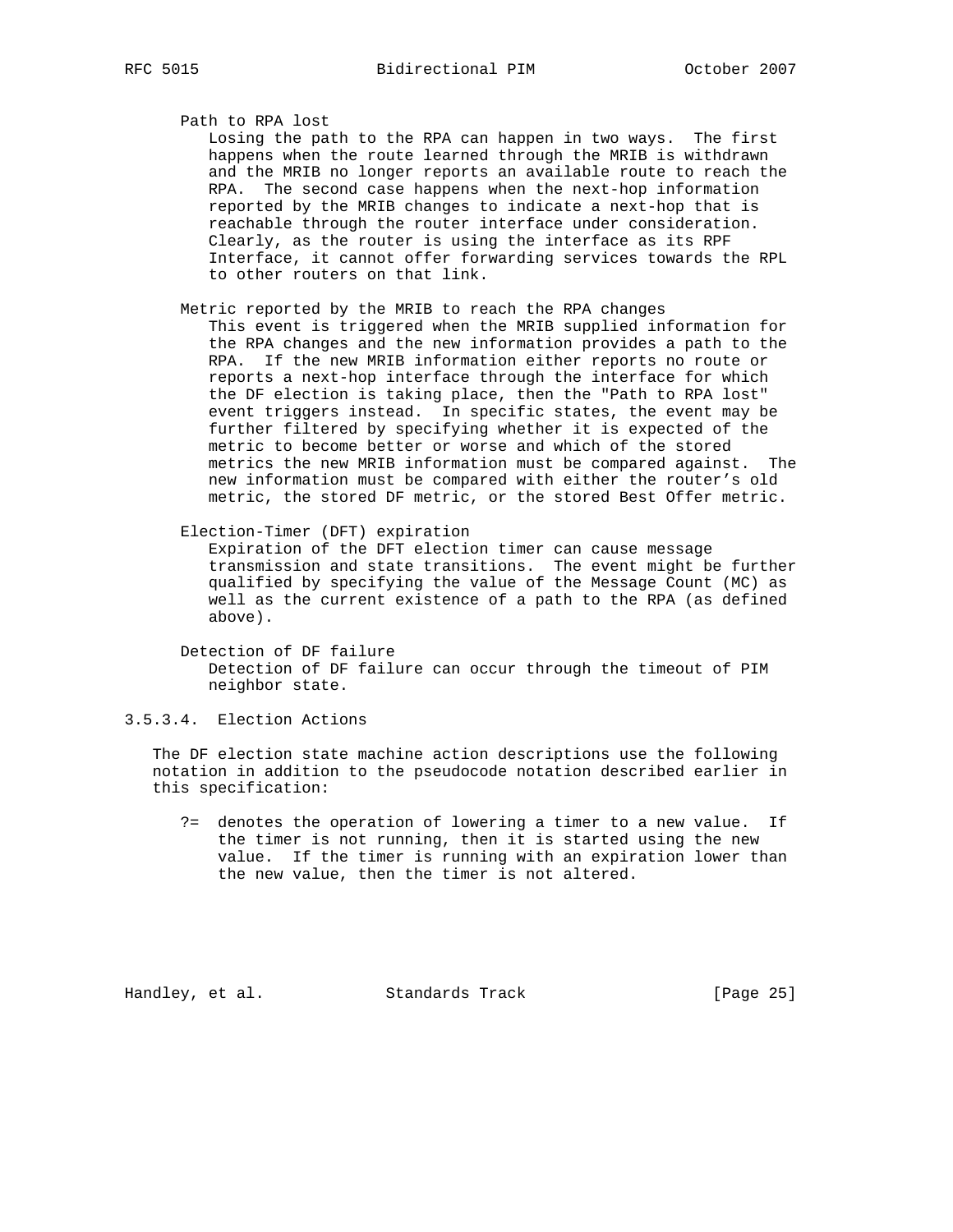When an action of "set DF to Sender or Target" is encountered during receipt of a Winner, Pass, or Backoff message, it means the following:

- o On receipt of a Winner message, set the DF to be the originator of the message and record its metrics.
- o On receipt of a Pass message, set the DF to be the target of the message and record its metrics.
- o On receipt of a Backoff message, set the DF to be the originator of the message and record its metrics.

# 3.5.3.5. Election State Transitions

 When a Designated Forwarder election is initiated, the starting state is the Offer state, the message counter (MC) is set to zero, and the DF election Timer (DFT) is set to OPlow (see Section 3.6 for a definition of timer values).

Handley, et al. Standards Track [Page 26]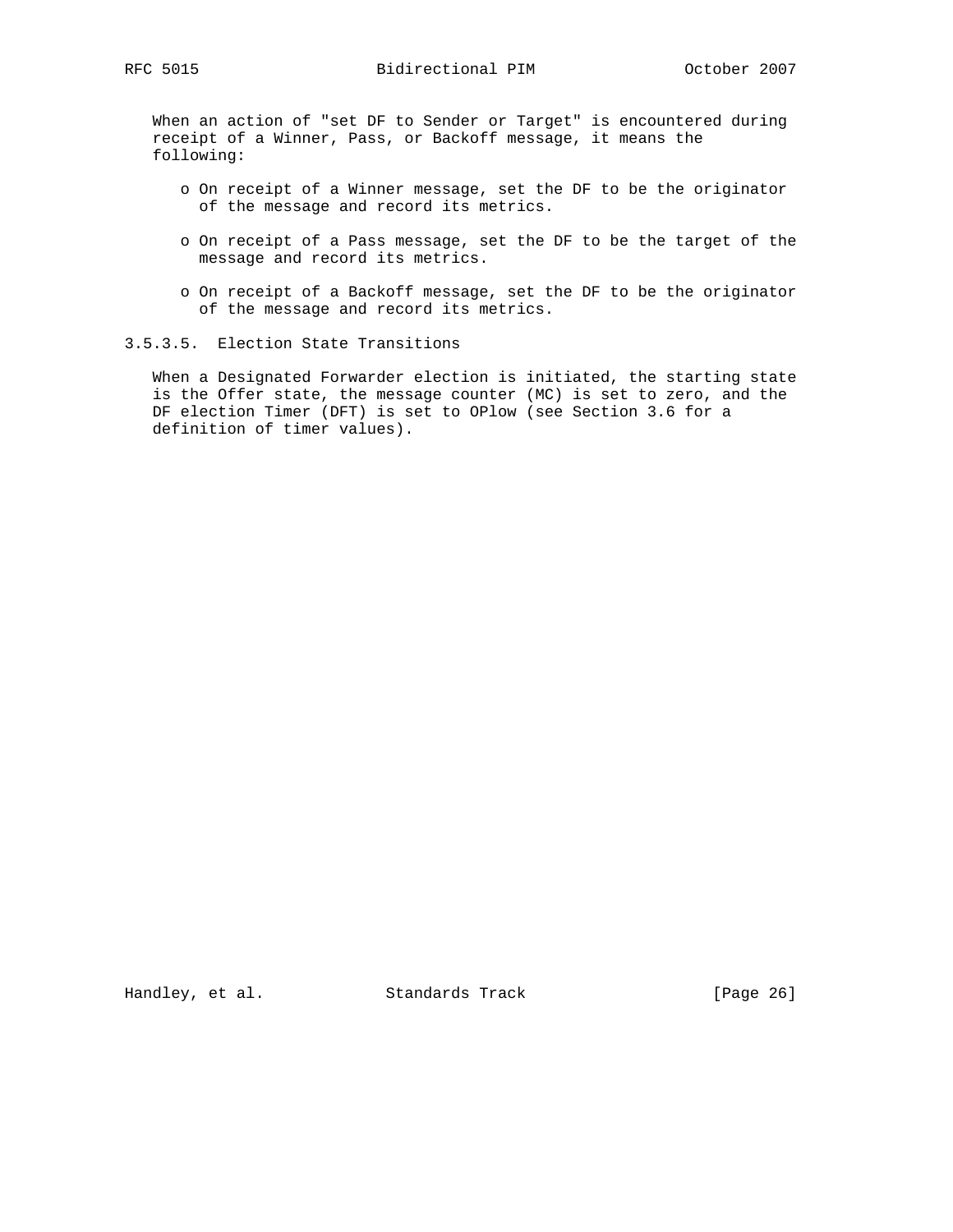| Prev State |                                                           | Event                                  |                                                                           |
|------------|-----------------------------------------------------------|----------------------------------------|---------------------------------------------------------------------------|
|            | Recy better<br>Pass / Win                                 | Recy better<br>Backoff                 | Recy better<br>Offer                                                      |
| Offer      | -> Lose<br>$DF = Sender$ or<br>Target; Stop<br><b>DFT</b> | $DFT = BOperiod$<br>$+$ OPlow; MC =    | $DFT = OPhigh;$<br>$MC = 0$                                               |
| Lose       | $DF = Sender$ or<br>Target                                | $DF = Sender$                          | -> Offer<br>$DFT = OPhigh;$<br>$MC = 0$                                   |
| Win        | -> Lose<br>$DF = Sender$ or<br>Target; Stop<br><b>DFT</b> | -> Lose<br>$DF = Sender$ ;<br>Stop DFT | -> Backoff<br>Set Best to<br>Sender; Send<br>$Backoff; DFT =$<br>BOperiod |
| Backoff    | -> Lose<br>$DF = Sender$ or<br>Target; Stop<br>DFT        | -> Lose<br>$DF = Sender$ ;<br>Stop DFT | Set Best to<br>Sender; Send<br>$Backoff; DFT =$<br>BOperiod               |

Figure 3: Designated Forwarder election state machine in tabular form

Handley, et al. Standards Track [Page 27]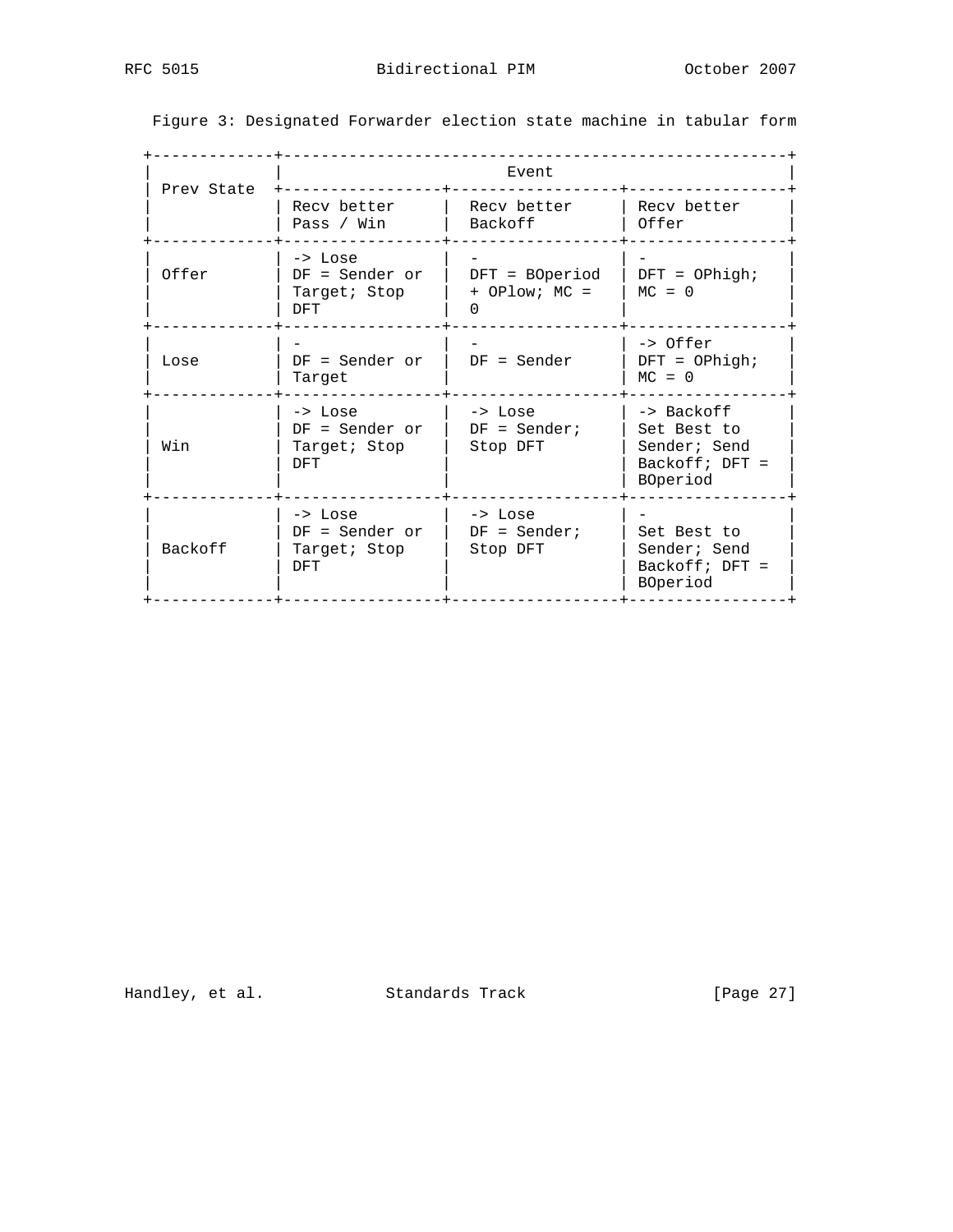|         | Event                                                               |                                                            |                                                                         |                                               |
|---------|---------------------------------------------------------------------|------------------------------------------------------------|-------------------------------------------------------------------------|-----------------------------------------------|
|         | Prev State Recy Backoff Recy Pass<br>for us                         | for us                                                     | Recy Worse<br>Pass / Win /<br>Backoff                                   | Recv worse<br>Offer                           |
| Offer   | $DFT =$<br>BOperiod +<br>$OPlow: MC =$<br>0                         | -> Win<br>Stop DFT                                         | Set DF to<br>Sender or<br>Target; DFT<br>$? = OPlow; MC$<br>$= 0$       | $DFT$ ?=<br>$OPlow: MC =$<br>$\Omega$         |
| Lose    | -> Offer<br>$DF = Sender:$<br>$DFT = OPlow$ ;<br>$MC = 0$           | l-> Offer<br>$DF = Sender$ ;<br>$DFT = OPlow;$<br>$MC = 0$ | l-> Offer<br>$DF = Sender$<br>or Target;<br>$DFT = OPlow$<br>$MC = 0$   | -> Offer<br>$DFT = OPlow$<br>$MC = 0$         |
| Win     | -> Offer l-> Offer<br>$DF = Sender$ ;<br>$DFT = OPlow;$<br>$MC = 0$ | $DF = Sender$ ;<br>$DFT = OPlow;$<br>$MC = 0$              | $ ->$ Offer<br>$DF = Sender$<br>or Target;<br>$DFT = OPlow$<br>$MC = 0$ | Send Winner                                   |
| Backoff | -> Offer<br>$DF = Sender$ ;<br>$DFT = OPlow:$<br>$MC = 0$           | -> Offer<br>$DF = Sender$ ;<br>$DFT = OPlow$ ;<br>$MC = 0$ | l-> Offer<br>$DF = Sender$<br>or Target;<br>$DFT = OPlow$<br>$MC = 0$   | $\rightarrow$ Win<br>Send Winner;<br>Stop DFT |

Handley, et al. Standards Track [Page 28]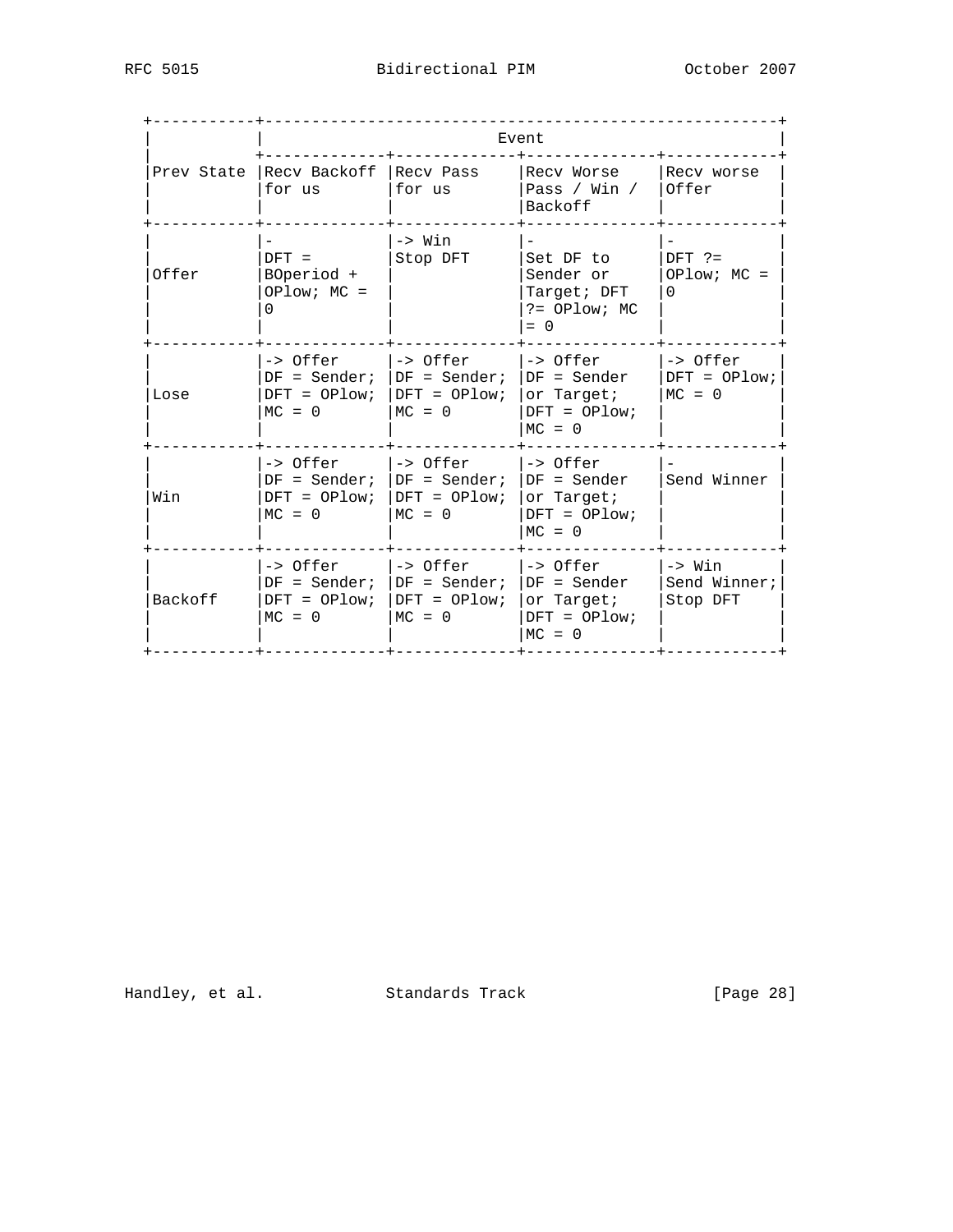+--------------------------------------------------------------------+ In Offer State +----------------------+----------------------+----------------------+ | DFT Expires and MC | DFT Expires and MC | DFT Expires and MC | | is less than  $|$  is equal to  $|$  is equal to  $|$  | Robustness | Robustness and we | Robustness and | |  $\vert$  have path to RPA | there is no path | | | | to RPA | +----------------------+----------------------+----------------------+ | - | -> Win | -> Lose | | Send Offer; DFT = | Send Winner | Set DF to None | | OPlow; MC = MC + 1 | | | +----------------------+----------------------+----------------------+ +--------------------------------------------------------------------+ In Offer State +--------------------------------------------------------------------+ Metric changes and is now worse +--------------------------------------------------------------------+ | DFT ?= OPlow |  $MC = 0$  +--------------------------------------------------------------------+ +--------------------------------------------------------------------+ In Lose State +------------------------------+-------------------------------------+ | Detect DF Failure | Metric changes and now | | is better than DF | | +------------------------------+-------------------------------------+ | -> Offer | -> Offer | | DF = None; DFT = | DFT = OPlow\_int; MC = 0 | | OPlow\_int; MC = 0 | | +------------------------------+-------------------------------------+ +--------------------------------------------------------------------+ In Win State +----------------------+-----------------------+---------------------+ | Metric changes and | Timer Expires and | Path to RPA lost |  $\vert$  is now worse  $\vert$  MC is less than  $\vert$   $\vert$  | | Robustness | | +----------------------+-----------------------+---------------------+ | - | - | - | -> Offer | | DFT = OPlow; MC = | Send Winner; DFT = | Set DF to None; | | 0 | OPlow; MC = MC + 1 | DFT = OPlow; MC = | | | | 0 | +----------------------+-----------------------+---------------------+

Handley, et al. Standards Track [Page 29]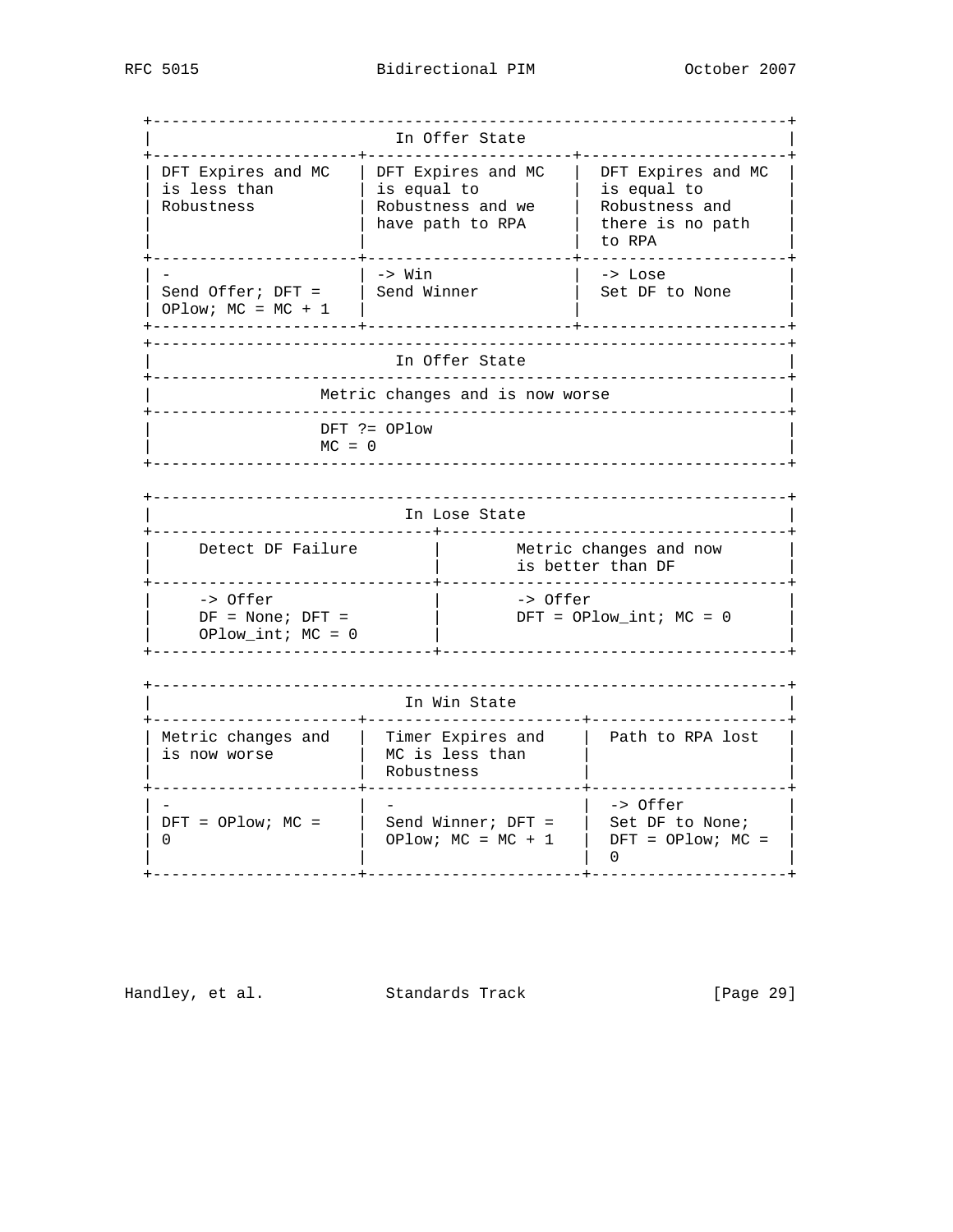|                                                  | In Backoff State                               |                                                    |
|--------------------------------------------------|------------------------------------------------|----------------------------------------------------|
| Metric changes and<br>is now better than<br>Best | Timer Expires                                  | Path to RPA lost                                   |
| -> Win<br>Stop Timer                             | -> Lose<br>Send Pass; Set DF<br>to stored Best | -> Offer<br>Set DF to None;<br>$DFT = OPlow; MC =$ |

## 3.5.4. Election Reliability Enhancements

 For the correct operation of BIDIR-PIM, it is very important to avoid situations where two routers consider themselves to be Designated Forwarders for the same link. The two precautions below are not required for correct operation but can help diagnose and correct anomalies.

### 3.5.5. Missing Pass

 After a DF has been elected, a router whose metrics change to become better than the DF will attempt to take over. If during the re election the acting DF has a condition that causes it to lose all of the election messages (like a CPU overload), the new candidate will transmit three offers and assume the role of the forwarder resulting in two DFs on the link. This situation is pathological and should be corrected by fixing the overloaded router. It is desirable that such an event can be detected by a network administrator.

 When a router becomes the DF for a link without receiving a Pass message from the known old DF, the PIM neighbor information for the old DF can be marked to this effect. Upon receiving the next PIM Hello message from the old DF, the router can retransmit Winner messages for all the RPAs for which it is acting as the DF. The anomaly may also be logged by the router in a rate-limited manner to alert the operator.

### 3.5.6. Periodic Winner Announcement

 An additional degree of safety can be achieved by having the DF for each RPA periodically announce its status in a Winner message. Transmission of the periodic Winner message can be restricted to occur only for RPAs that have active groups, thus avoiding the periodic control traffic in areas of the network without senders or receivers for a particular RPA.

Handley, et al. Standards Track [Page 30]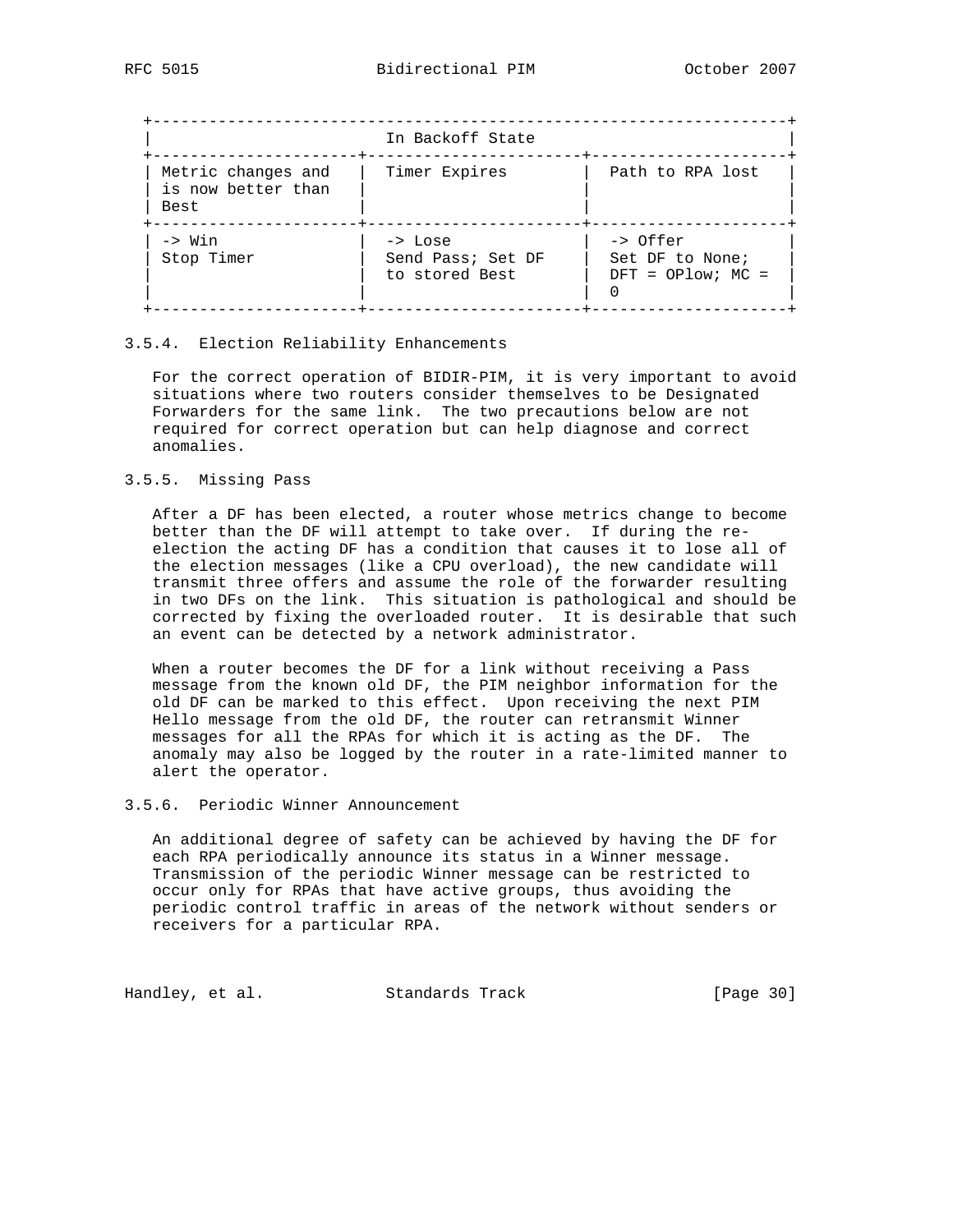3.6. Timers, Counters, and Constants

 BIDIR-PIM maintains the following timers, as discussed in Section 3.1. All timers are countdown timers - they are set to a value and count down to zero, at which point they typically trigger an action. Of course they can just as easily be implemented as count-up timers, where the absolute expiry time is stored and compared against a real time clock, but the language in this specification assumes that they count downwards to zero.

Per Rendezvous-Point Address (RPA):

Per interface (I):

DF Election Timer: DFT(RPA,I)

Per Group (G):

Upstream Join Timer: JT(G)

Per interface (I):

Join Expiry Timer: ET(G,I)

PrunePendingTimer: PPT(G,I)

 When timers are started or restarted, they are set to default values. This section summarizes those default values.

Handley, et al. Standards Track [Page 31]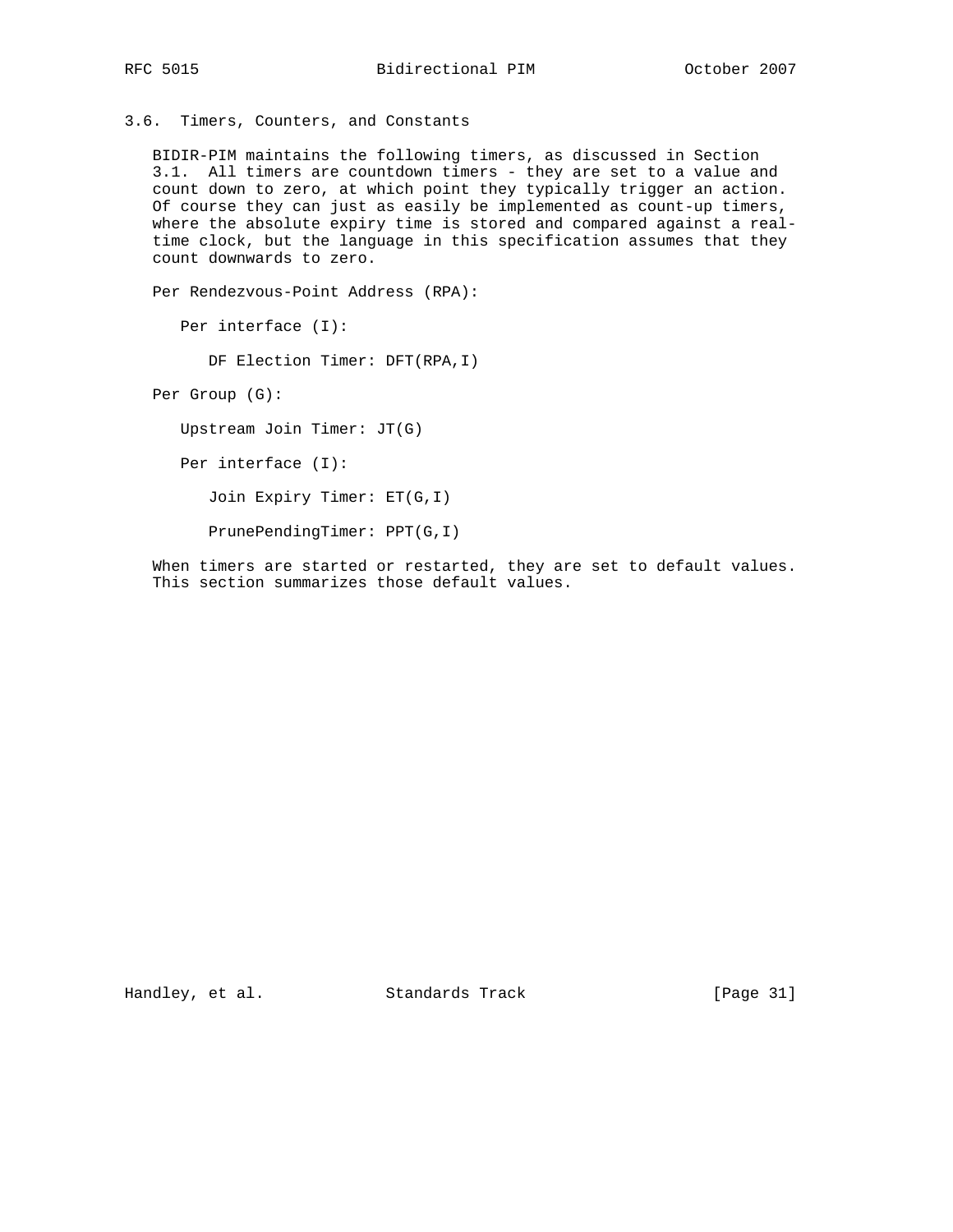Timer Name: DF Election Timer (DFT)

| Value Name     | Value                                 | Explanation                                                                                                                                |
|----------------|---------------------------------------|--------------------------------------------------------------------------------------------------------------------------------------------|
| Offer_Period   | $100$ ms                              | Interval to wait<br>between repeated<br>Offer and Winner<br>messages.                                                                      |
| Backoff Period | 1 sec                                 | Period that acting<br>DF waits between<br>receiving a better<br>Offer and sending<br>the Pass message<br>to transfer DF<br>responsibility. |
| OPlow          | rand $(0.5, 1)$ *<br>Offer_Period     | Range of actual<br>randomised value<br>used between<br>repeated messages.                                                                  |
| OPhigh         | Election_Robustness<br>* Offer_Period | Interval to wait<br>in order to give a<br>chance to a router<br>with a better<br>Offer to become<br>the DF.                                |

Handley, et al. Standards Track [Page 32]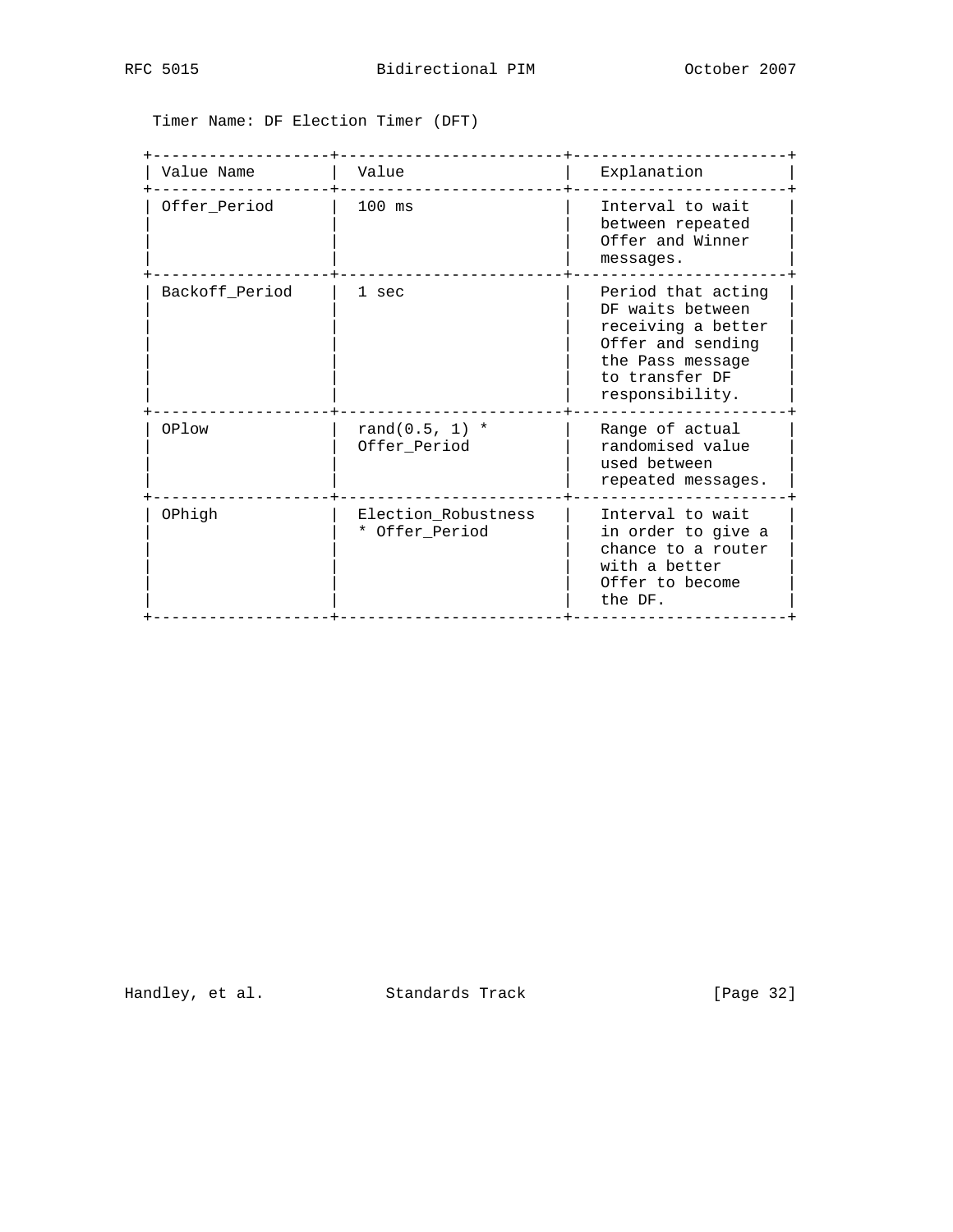Timer Names: Join Expiry Timer (ET(G,I))

| Value Name   | Value          | Explanation                       |  |
|--------------|----------------|-----------------------------------|--|
| J/P HoldTime | ! from message | Hold Time from Join/Prune Message |  |

Timer Names: PrunePendingTimer (PPT(G,I))

| Value Name            | Value           | Explanation                                                                                                       |
|-----------------------|-----------------|-------------------------------------------------------------------------------------------------------------------|
| J/P Override Interval | Default: 3 secs | Short period after<br>a Join or Prune to<br>allow other<br>routers on the LAN<br>to override the<br>Join or Prune |

 Note that the value of the J/P Override Interval is interface specific and depends on both the Propagation\_Delay and the Override\_Interval values that may change when Hello messages are received [4].

Timer Names: Upstream Join Timer (JT(G))

| Value Name<br>-----------+-------- | Value                                          | Explanation<br>$- + - - - - - - -$                                                                                                                                   |
|------------------------------------|------------------------------------------------|----------------------------------------------------------------------------------------------------------------------------------------------------------------------|
| t periodic                         |                                                | Default: 60 secs  Period between Join/Prune Messages                                                                                                                 |
| t suppressed                       | $\lfloor \text{rand}(1.1 \cdot$<br>t_periodic) | Suppression period when someone<br>t_periodic, 1.4 * else sends a J/P message so we<br>don't need to do so.                                                          |
| t override                         |                                                | rand(0, $0.9 * J/P$ Randomized delay to prevent<br>Override Interval) response implosion when sending a<br>Join message to override someone<br>else's Prune message. |

 For more information about these values, refer to the PIM-SM [4] documentation.

Handley, et al. Standards Track [Page 33]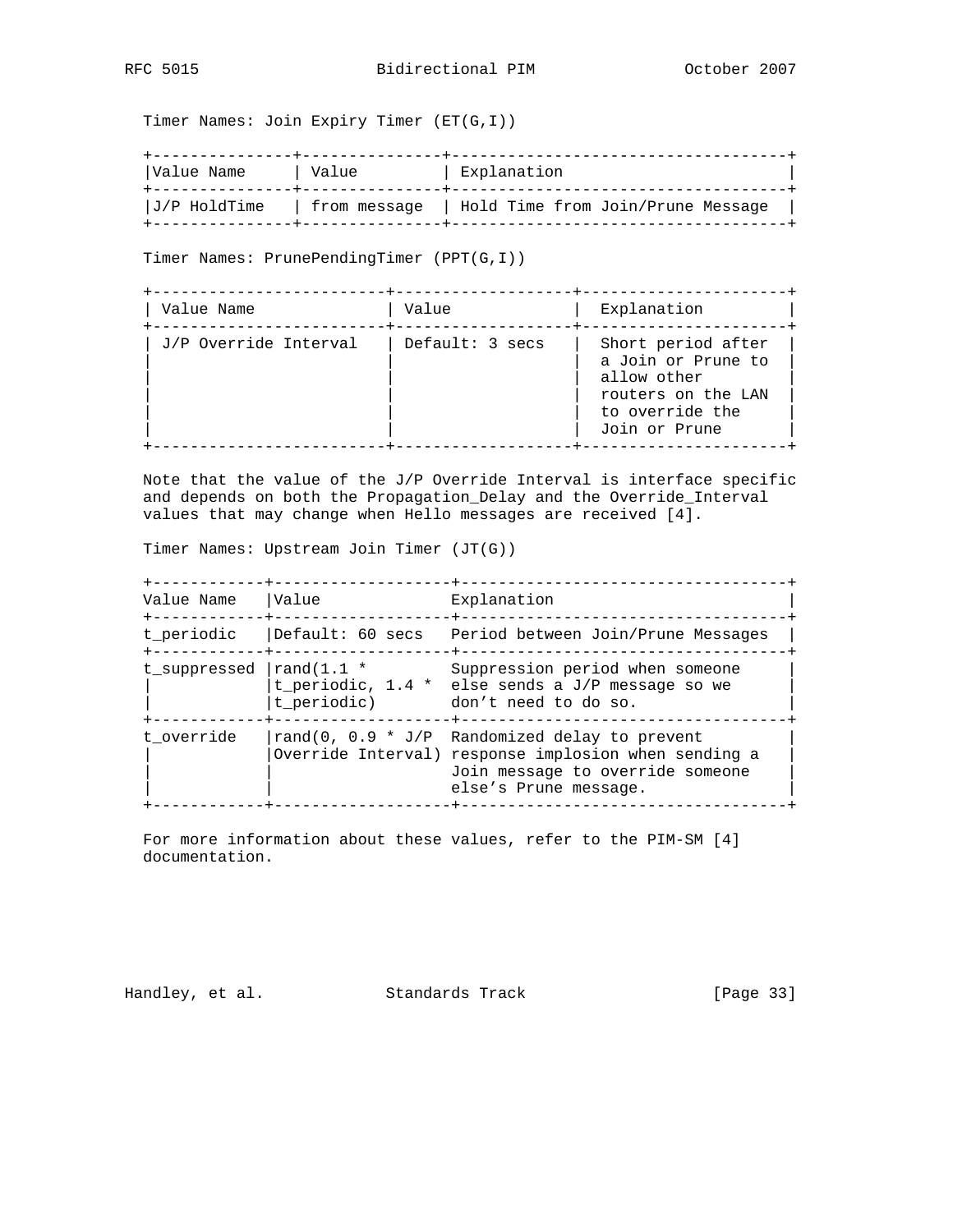Constant Name: DF Election Robustness

| Constant Name       | Value        | Explanation                                                                                      |
|---------------------|--------------|--------------------------------------------------------------------------------------------------|
| Election_Robustness | Default: $3$ | Minimum number of<br>election messages<br>that must be lost<br>in order for<br>election to fail. |

## 3.7. BIDIR-PIM Packet Formats

 This section describes the details of the packet formats for BIDIR- PIM control messages. BIDIR-PIM shares a number of control messages in common with PIM-SM [4]. These include the Hello and Join/Prune messages as well as the format for the Encoded-Unicast address. For details on the format of these packets, please refer to the PIM-SM documentation. Here we will only define the additional packets that are introduced by BIDIR-PIM. These are the packets used in the DF election process as well as the Bidirectional Capable PIM-Hello option.

# 3.7.1. DF Election Packet Formats

All PIM control messages have IP protocol number 103.

 BIDIR-PIM messages are multicast with TTL 1 to the 'ALL-PIM-ROUTERS' group. The IPv4 'ALL-PIM-ROUTERS' group is '224.0.0.13'. The IPv6 'ALL-PIM-ROUTERS' group is 'ff02::d'.

Handley, et al. Standards Track [Page 34]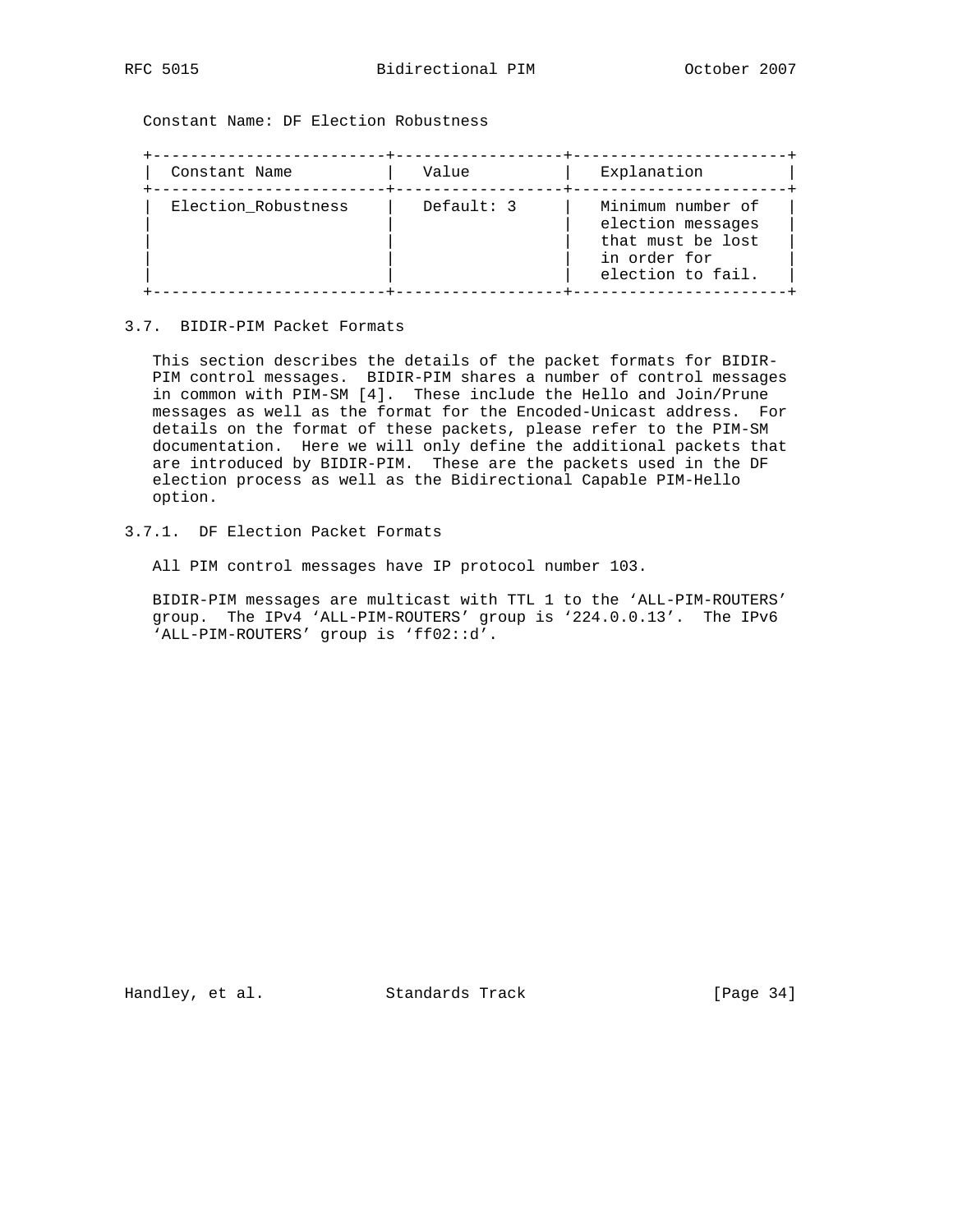All DF election BIDIR-PIM control messages share the common header below: 0  $1$  2 3 0 1 2 3 4 5 6 7 8 9 0 1 2 3 4 5 6 7 8 9 0 1 2 3 4 5 6 7 8 9 0 1 +-+-+-+-+-+-+-+-+-+-+-+-+-+-+-+-+-+-+-+-+-+-+-+-+-+-+-+-+-+-+-+-+ |PIM Ver| Type | Subtype| Rsvd | Checksum +-+-+-+-+-+-+-+-+-+-+-+-+-+-+-+-+-+-+-+-+-+-+-+-+-+-+-+-+-+-+-+-+ RP Address (Encoded-Unicast format) +-+-+-+-+-+-+-+-+-+-+-+-+-+-+-+-+-+-+-+-+-+-+-+-+-+-+-+-+-+-+-+-+ Sender Metric Preference +-+-+-+-+-+-+-+-+-+-+-+-+-+-+-+-+-+-+-+-+-+-+-+-+-+-+-+-+-+-+-+-+ Sender Metric +-+-+-+-+-+-+-+-+-+-+-+-+-+-+-+-+-+-+-+-+-+-+-+-+-+-+-+-+-+-+-+-+ PIM Ver PIM Version number is 2. Type All DF-Election PIM control messages share the PIM message Type of 10. Subtype Subtypes for DF election messages are: 1 = Offer 2 = Winner 3 = Backoff  $4$  = Pass Rsvd Set to zero on transmission. Ignored on receipt. Checksum A standard checksum IP checksum is used, i.e., the 16-bit one's complement of the one's complement sum of the entire PIM message. For computing the checksum, the checksum field is zeroed. RP Address The bidirectional RPA for which the election is taking place. The format is described in [4], Section 4.9.1. Sender Metric Preference Preference value assigned to the unicast routing protocol that the message sender used to obtain the route to the RPA.

Handley, et al. Standards Track [Page 35]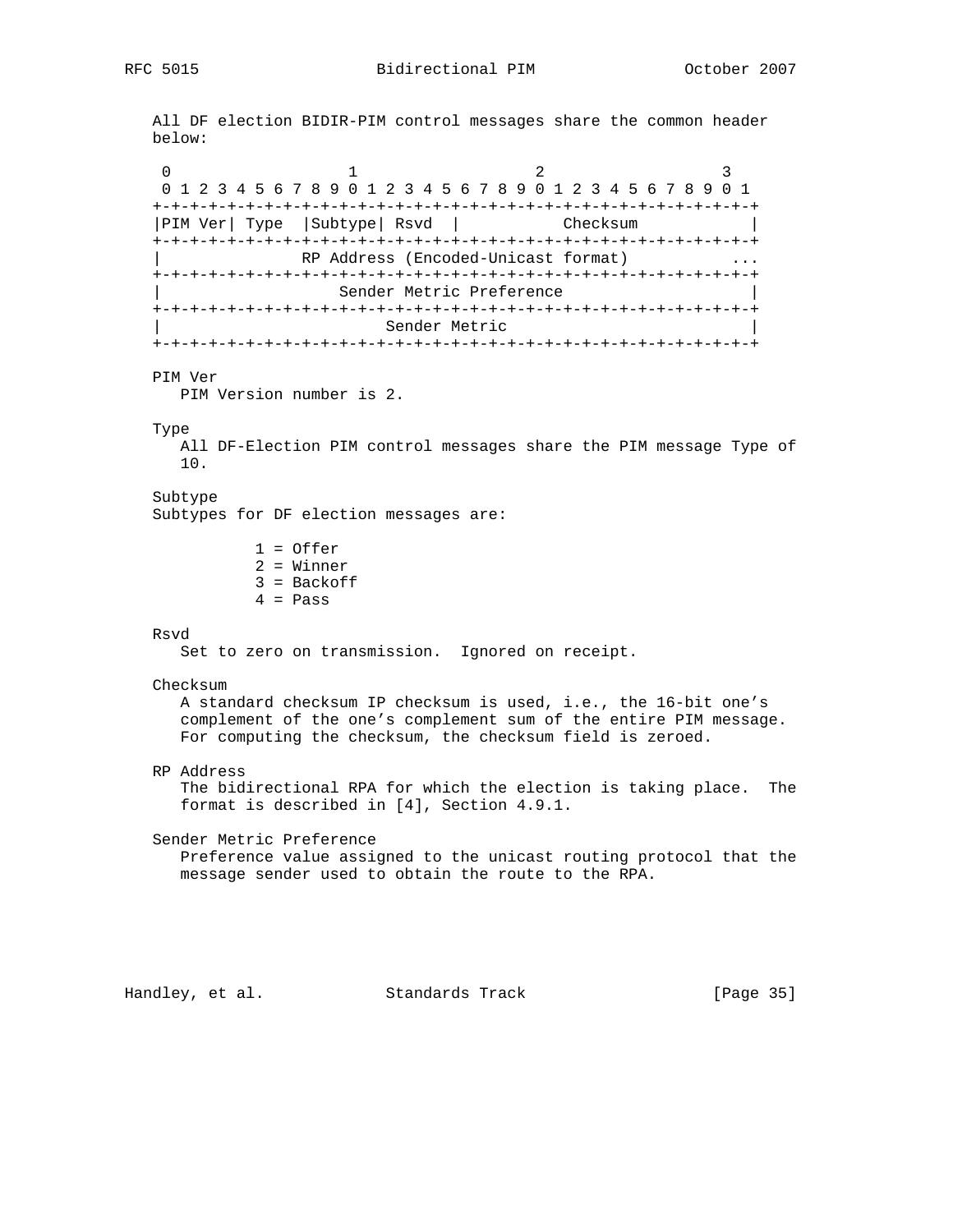Sender Metric

 The unicast routing table metric used by the message sender to reach the RPA. The metric is in units applicable to the unicast routing protocol used.

 In addition to the fields defined above, the Backoff and Pass messages have the extra fields described below.

### 3.7.2. Backoff Message

 The Backoff message uses the following fields in addition to the common election message format described above.

0  $1$  2 3 0 1 2 3 4 5 6 7 8 9 0 1 2 3 4 5 6 7 8 9 0 1 2 3 4 5 6 7 8 9 0 1 +-+-+-+-+-+-+-+-+-+-+-+-+-+-+-+-+-+-+-+-+-+-+-+-+-+-+-+-+-+-+-+-+ Offering Address (Encoded-Unicast format) +-+-+-+-+-+-+-+-+-+-+-+-+-+-+-+-+-+-+-+-+-+-+-+-+-+-+-+-+-+-+-+-+ Offering Metric Preference +-+-+-+-+-+-+-+-+-+-+-+-+-+-+-+-+-+-+-+-+-+-+-+-+-+-+-+-+-+-+-+-+ Offering Metric +-+-+-+-+-+-+-+-+-+-+-+-+-+-+-+-+-+-+-+-+-+-+-+-+-+-+-+-+-+-+-+-+ | Interval +-+-+-+-+-+-+-+-+-+-+-+-+-+-+-+-+

Offering Address

 The address of the router that made the last (best) Offer. The format is described in [4], Section 4.9.1.

Offering Metric Preference

 Preference value assigned to the unicast routing protocol that the offering router used to obtain the route to the RPA.

Offering Metric

 The unicast routing table metric used by the offering router to reach the RPA. The metric is in units applicable to the unicast routing protocol used.

#### Interval

 The backoff interval in milliseconds to be used by routers with worse metrics than the offering router.

3.7.3. Pass Message

 The Pass message uses the following fields in addition to the common election fields described above.

Handley, et al. Standards Track [Page 36]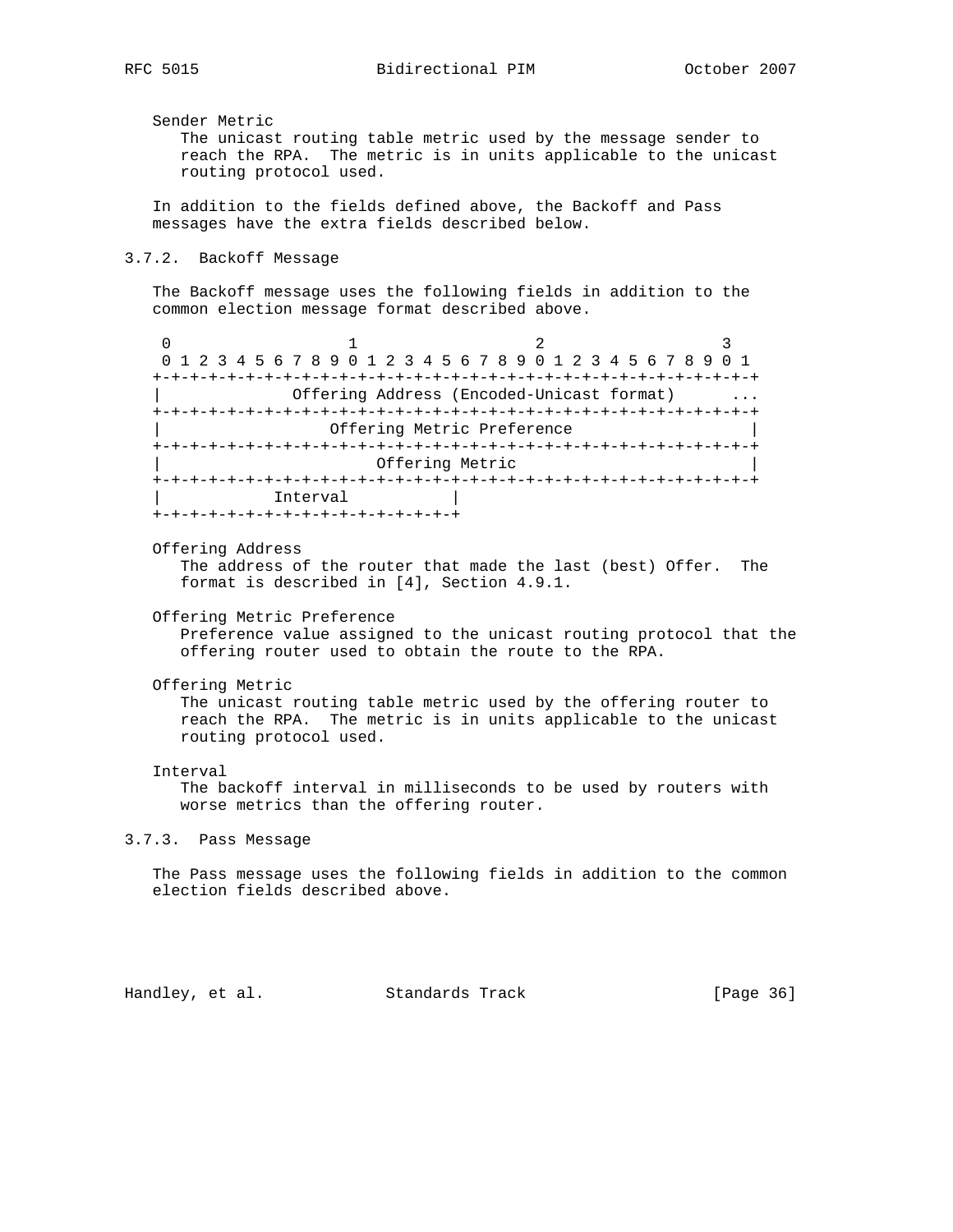0  $1$  2 3 0 1 2 3 4 5 6 7 8 9 0 1 2 3 4 5 6 7 8 9 0 1 2 3 4 5 6 7 8 9 0 1 +-+-+-+-+-+-+-+-+-+-+-+-+-+-+-+-+-+-+-+-+-+-+-+-+-+-+-+-+-+-+-+-+ New Winner Address (Encoded-Unicast format) ... +-+-+-+-+-+-+-+-+-+-+-+-+-+-+-+-+-+-+-+-+-+-+-+-+-+-+-+-+-+-+-+-+ New Winner Metric Preference +-+-+-+-+-+-+-+-+-+-+-+-+-+-+-+-+-+-+-+-+-+-+-+-+-+-+-+-+-+-+-+-+ New Winner Metric +-+-+-+-+-+-+-+-+-+-+-+-+-+-+-+-+-+-+-+-+-+-+-+-+-+-+-+-+-+-+-+-+ New Winner Address The address of the router that made the last (best) Offer. The format is described in [4], Section 4.9.1. New Winner Metric Preference Preference value assigned to the unicast routing protocol that the offering router used to obtain the route to the RPA. New Winner Metric The unicast routing table metric used by the offering router to reach the RPA. The metric is in units applicable to the unicast routing protocol used. 3.7.4. Bidirectional Capable PIM-Hello Option BIDIR-PIM introduces one new PIM-Hello option. o OptionType 22: Bidirectional Capable  $0$  and  $1$  and  $2$  3 0 1 2 3 4 5 6 7 8 9 0 1 2 3 4 5 6 7 8 9 0 1 2 3 4 5 6 7 8 9 0 1 +-+-+-+-+-+-+-+-+-+-+-+-+-+-+-+-+-+-+-+-+-+-+-+-+-+-+-+-+-+-+-+-+  $\text{Type} = 22$  | Length = 0 +-+-+-+-+-+-+-+-+-+-+-+-+-+-+-+-+-+-+-+-+-+-+-+-+-+-+-+-+-+-+-+-+ 4. RP Discovery

 Routers discover that a range of multicast group addresses operates in bidirectional mode, and that the address of the Rendezvous-Point address (RPA) is serving the group range either through static configuration or using an automatic RP discovery mechanism like the PIM Bootstrap mechanism (BSR) [7] or Auto-RP.

Handley, et al. Standards Track [Page 37]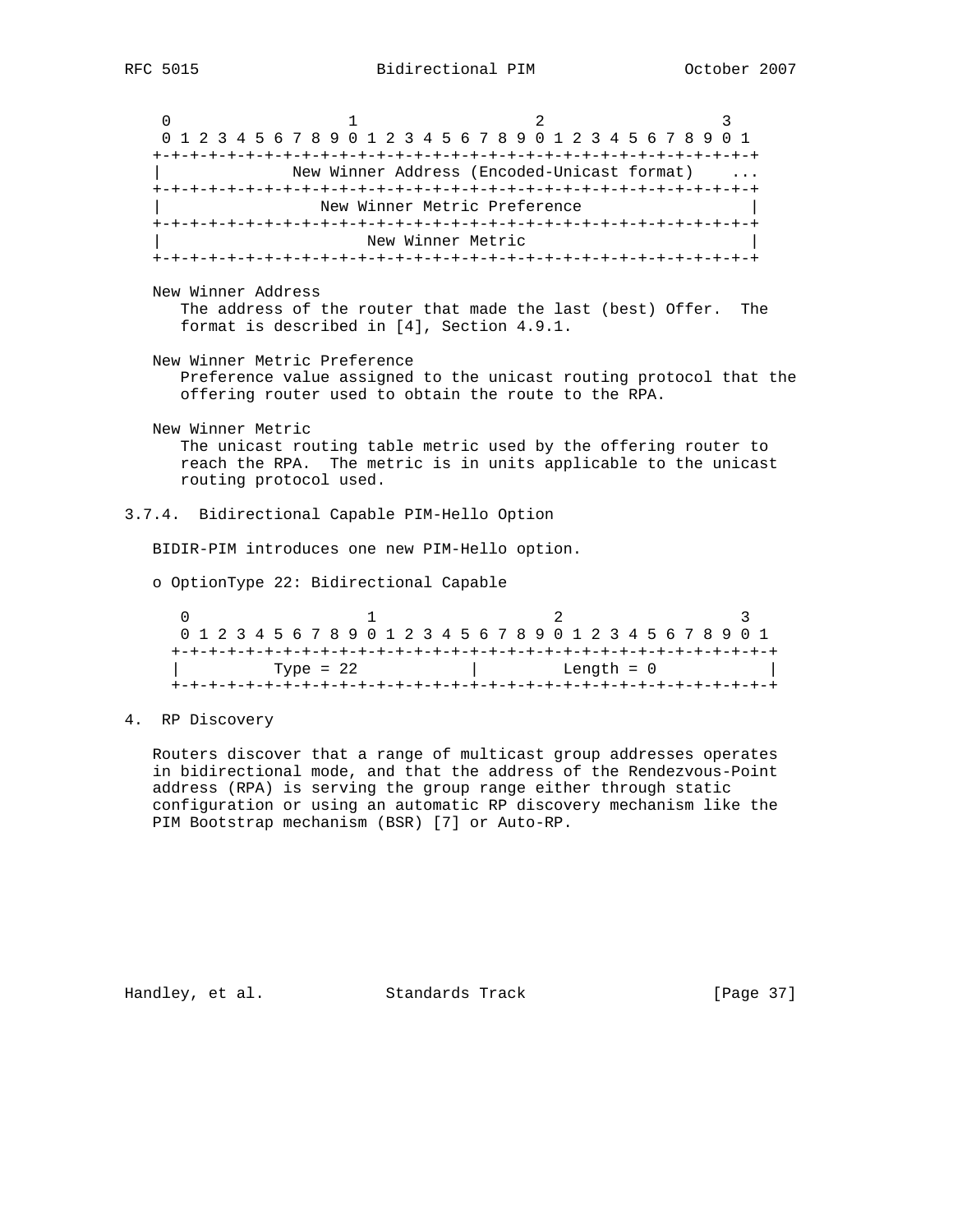### 5. Security Considerations

 The IPsec [5] authentication header MAY be used to provide data integrity protection and group-wise data origin authentication of BIDIR-PIM protocol messages. Authentication of BIDIR-PIM messages can protect against unwanted behaviour caused by unauthorized or altered BIDIR-PIM messages.

## 5.1. Attacks Based on Forged Messages

 As in PIM Sparse-Mode, the extent of possible damage depends on the type of counterfeit messages accepted. BIDIR-PIM only uses link local multicast messages sent to the ALL\_PIM\_ROUTERS address, hence attacks can only be carried out by directly connected nodes, or with the complicity of directly connected routers.

 Some of the BIDIR-PIM protocol messages (Join/Prune and Hello) are identical, both in format and functionality, to the respective messages used in PIM-SM. Security considerations for these messages are to be found in [4]. Other messages (DF-election messages) are specific to BIDIR-PIM and will be discussed in the following paragraphs.

 By forging DF-election messages, an attacker can disrupt the election of the Designated Forwarder on a link in two different ways:

## 5.1.1. Election of an Incorrect DF

 An attacker can force its election as DF by participating in a regular election and advertising the best metric to reach the RPA. An attacker can also try to force the election of another router as DF by sending an Offer, Winner, or Pass message and impersonating another router. In some cases (e.g., the Offer), multiple messages might be needed to carry out an attack.

 In the case of Offer or Winner messages, the attacker will have to impersonate the node that it wants to have become the DF. In the case of the Pass, it will have to impersonate the current DF. This type of attack causes the wrong DF to be recorded in all nodes apart from the one that is being impersonated. This node typically will be able to detect the anomaly and, possibly, restart a new election.

 A more sophisticated attacker might carry out a concurrent DoS attack on the node being impersonated, so that it will not be able to detect the forged packets and/or take countermeasures.

Handley, et al. Standards Track [Page 38]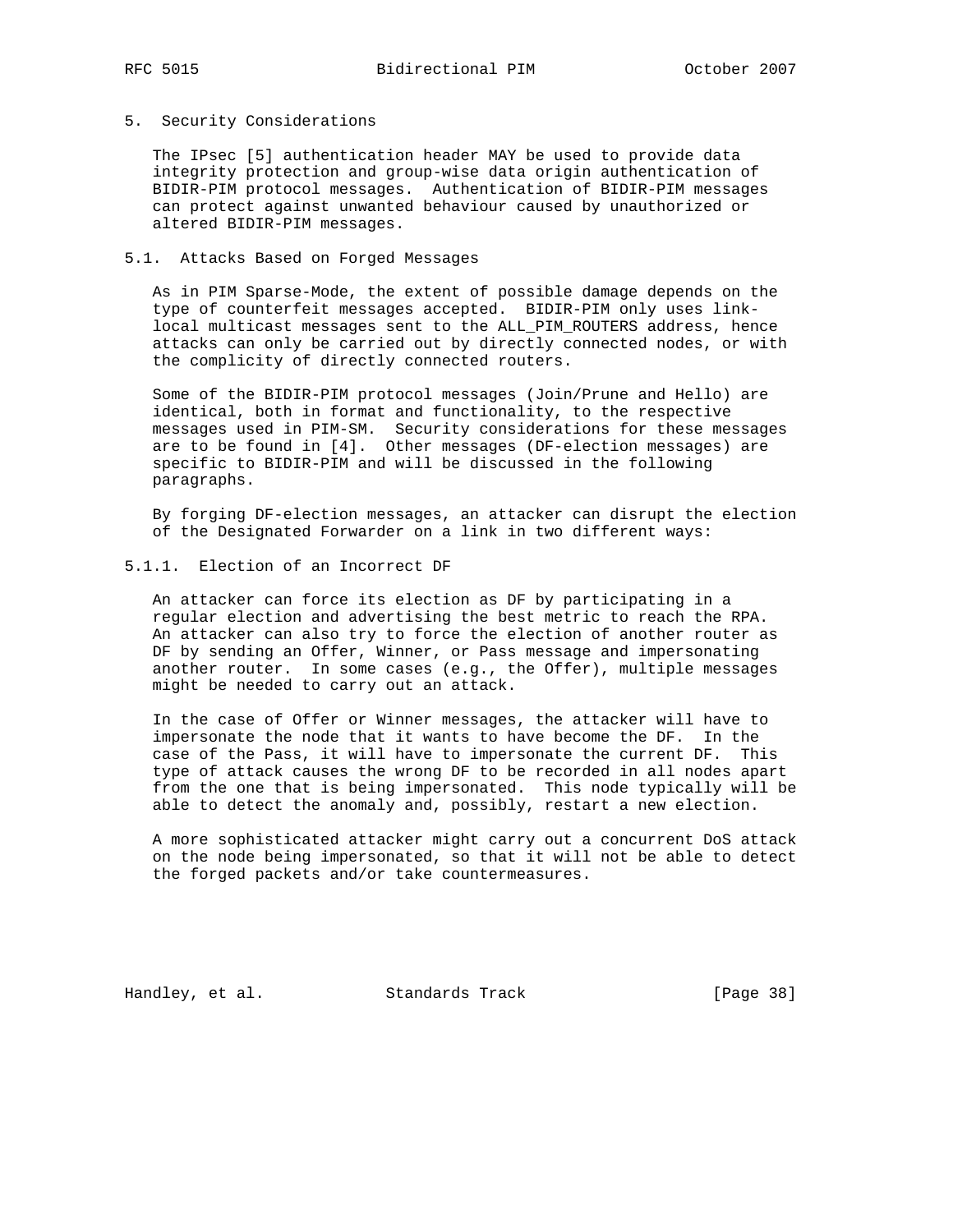All attacks based on impersonation can be detected by all routers and avoided if the source of DF-election messages can be authenticated. When authentication is available, spoofed messages MUST be discarded and a rate-limited warning message SHOULD be logged.

 A more subtle attacker could use MAC-level addresses to partition the set of recipients of DF-election messages and create an inconsistent DF view on the link. For example, the attacker could use unicast MAC addresses for its forged DF-election messages. To prevent this type of attack, BIDIR-PIM routers SHOULD check the destination MAC address of received DF-election messages. This however is ineffective on links that do not support layer-2 multicast delivery.

 Source authentication is also sufficient to prevent this kind of attack.

5.1.2. Preventing Election Convergence

 By forging DF election messages, an attacker can prevent the election from converging, thus disrupting the establishment of multicast forwarding trees. There are many ways to achieve this. The simplest is by sending an infinite sequence of Offer messages (the metric used in the messages is not important).

5.2. Non-Cryptographic Authentication Mechanisms

 A BIDIR-PIM router SHOULD provide an option to limit the set of neighbors from which it will accept Join/Prune, Assert, and DF election messages. Either static configuration of IP addresses or an IPsec security association may be used. Furthermore, a PIM router SHOULD NOT accept protocol messages from a router from which it has not yet received a valid Hello message.

5.2.1. Basic Access Control

 In a PIM-SM domain, when all routers are trusted, it is possible to implement a basic form of access control for both sources and receivers: Receivers can be validated by the last-hop DR and sources can be validated by the first-hop DR and/or the RP.

 In BIDIR-PIM, this is generally feasible only for receivers, as sources can send to the multicast group without the need for routers to detect their activity and create source-specific state. However, it is possible to modify the standard BIDIR-PIM behaviour, in a backward compatible way, to allow per-source access control. The tradeoff would be protocol simplicity, memory, and processing requirements.

Handley, et al. Standards Track [Page 39]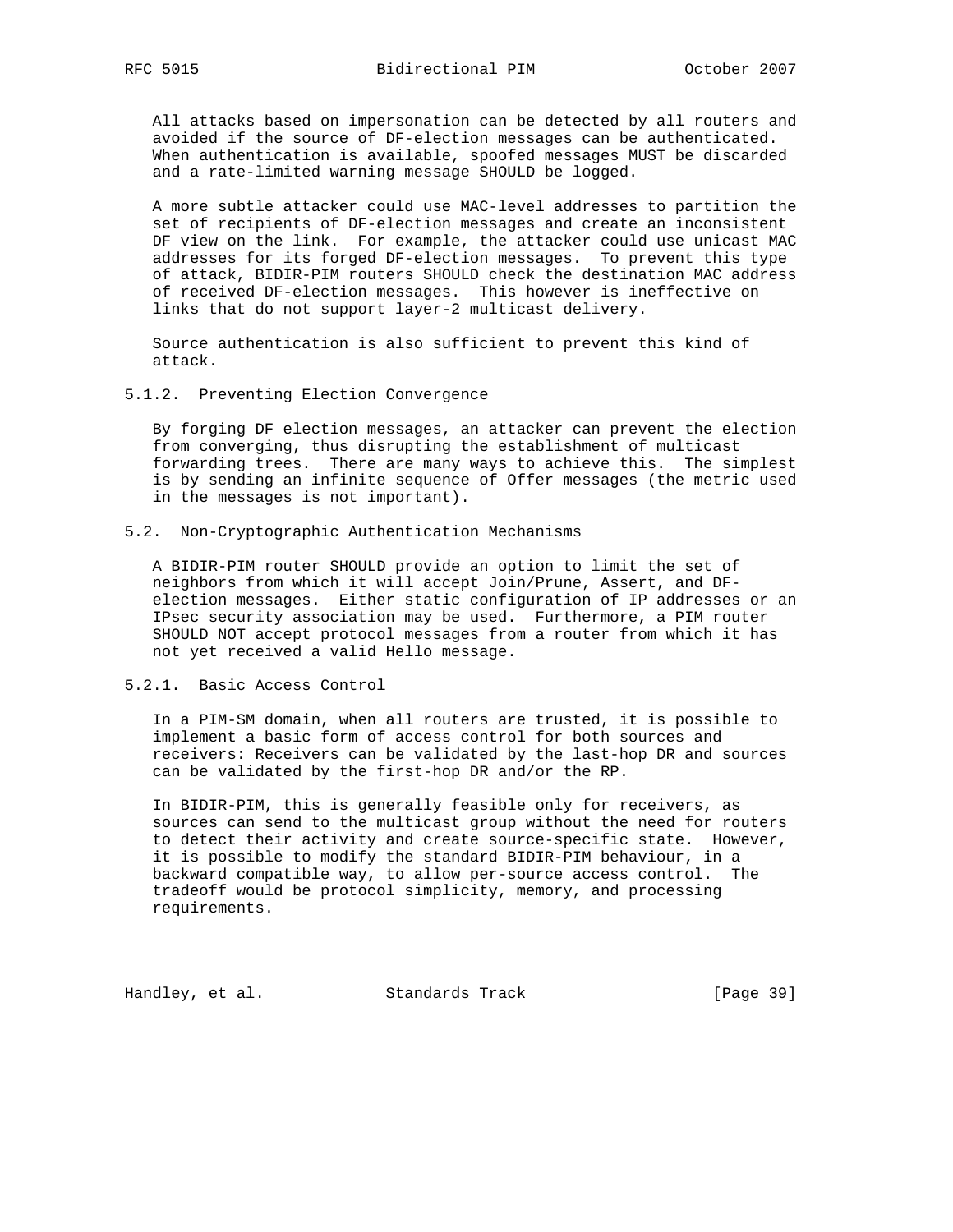5.3. Authentication Using IPsec

 Just as with PIM-SM, the IPsec [5] transport mode using the Authentication Header (AH) is the recommended method to prevent the above attacks against BIDIR-PIM.

 It is recommended that IPsec authentication be applied to all BIDIR- PIM protocol messages. The specification on how this is done is found in [4]. Specifically, the authentication of PIM-SM link-local messages, described in [4], applies to all BIDIR-PIM messages as well.

5.4. Denial-of-Service Attacks

 The denial-of-service attack based on forged Join messages, described in [4], also applies to BIDIR-PIM.

6. IANA Considerations

 IANA has assigned OptionType 22 to the "Bidirectional Capable" option.

7. Acknowledgments

 The bidirectional proposal in this document is heavily based on the ideas and text presented by Estrin and Farinacci in [6]. The main difference between the two proposals is in the method chosen for upstream forwarding.

 We would also like to thank John Zwiebel at Cisco, Deborah Estrin at ISI/USC, Bill Fenner at AT&T Research, as well as Nidhi Bhaskar, Yiqun Cai, Toerless Eckert, Apoorva Karan, Rajitha Sumanasekera, and Beau Williamson at Cisco for their contributions and comments to this document.

- 8. Normative References
	- [1] Bradner, S., "Key words for use in RFCs to Indicate Requirement Levels", BCP 14, RFC 2119, March 1997.
	- [2] Cain, B., Deering, S., Kouvelas, I., Fenner, B., and A. Thyagarajan, "Internet Group Management Protocol, Version 3", RFC 3376, October 2002.
	- [3] Deering, S., Fenner, W., and B. Haberman, "Multicast Listener Discovery (MLD) for IPv6", RFC 2710, October 1999.

Handley, et al. Standards Track [Page 40]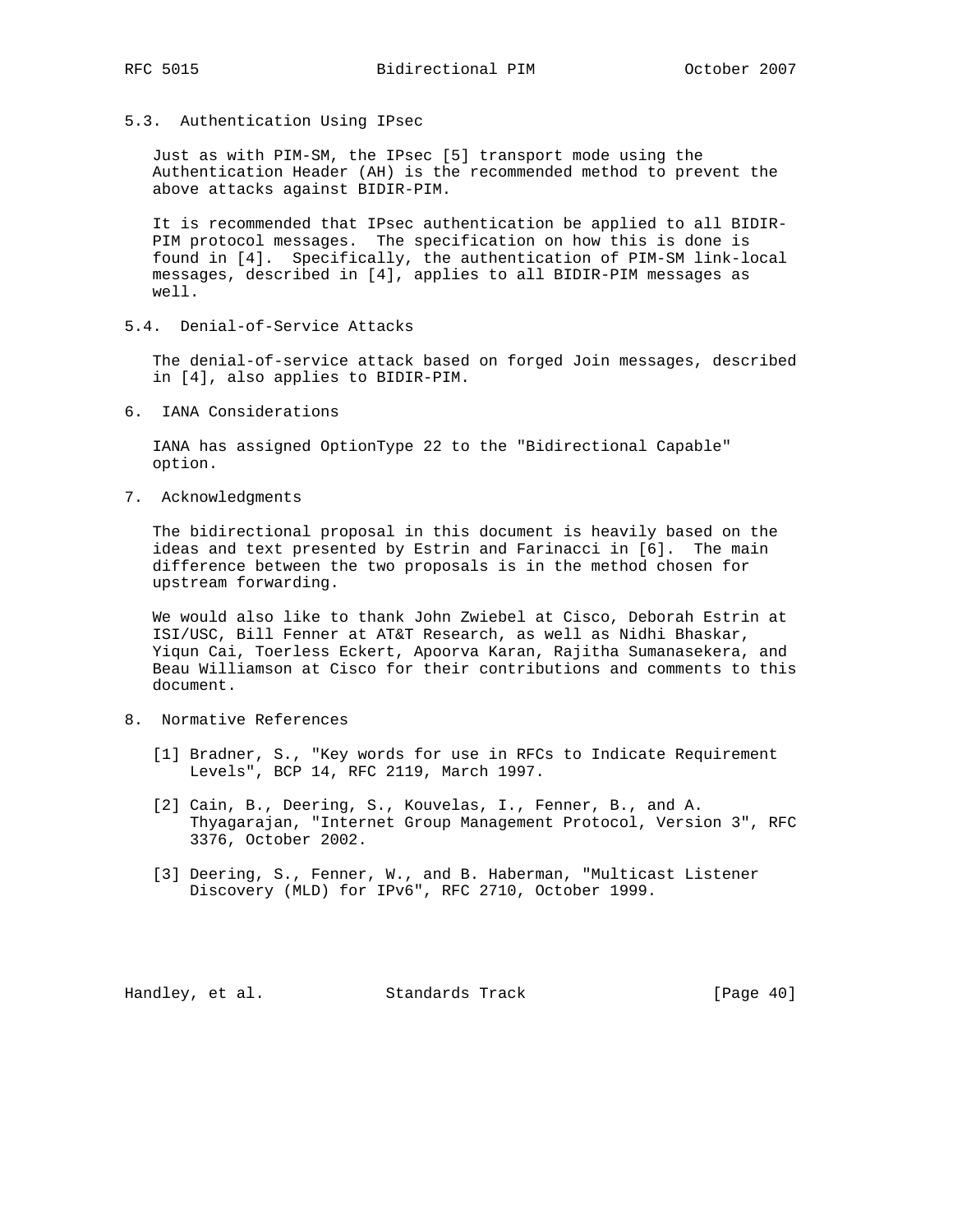- [4] Fenner, B., Handley, M., Holbrook, H., and I. Kouvelas, "Protocol Independent Multicast - Sparse Mode (PIM-SM): Protocol Specification (Revised)", RFC 4601, August 2006.
- [5] Kent, S. and R. Atkinson, "Security Architecture for the Internet Protocol", RFC 2401, November 1998.
- 9. Informative References
	- [6] Estrin, D. and D. Farinacci, "Bi-directional Shared Trees in PIM-SM", Work in Progress, May 1999.
	- [7] Bhaskar, N., Gall, A., Lingard, J., and S. Venaas, "Bootstrap Router (BSR) Mechanism for PIM", Work in Progress, February 2007.
	- [8] Bates, T., Chandra, R., Katz, D., and Y. Rekhter, "Multiprotocol Extensions for BGP-4", RFC 4760, January 2007.

### Index

| $local\_receiver\_include(G,I)$ 10                                                                             |  |  |  |  |  |  |  |  |  |  |  |  |  |  |
|----------------------------------------------------------------------------------------------------------------|--|--|--|--|--|--|--|--|--|--|--|--|--|--|
|                                                                                                                |  |  |  |  |  |  |  |  |  |  |  |  |  |  |
|                                                                                                                |  |  |  |  |  |  |  |  |  |  |  |  |  |  |
|                                                                                                                |  |  |  |  |  |  |  |  |  |  |  |  |  |  |
|                                                                                                                |  |  |  |  |  |  |  |  |  |  |  |  |  |  |
| Bidirectional Capable OptionType 37                                                                            |  |  |  |  |  |  |  |  |  |  |  |  |  |  |
| $\text{pim}\ \text{include}(\text{G})\text{.}\ \ldots\text{.}\ \ldots\text{.}\ \ldots\text{.}\ \ldots\text{.}$ |  |  |  |  |  |  |  |  |  |  |  |  |  |  |
|                                                                                                                |  |  |  |  |  |  |  |  |  |  |  |  |  |  |
|                                                                                                                |  |  |  |  |  |  |  |  |  |  |  |  |  |  |
|                                                                                                                |  |  |  |  |  |  |  |  |  |  |  |  |  |  |
|                                                                                                                |  |  |  |  |  |  |  |  |  |  |  |  |  |  |
|                                                                                                                |  |  |  |  |  |  |  |  |  |  |  |  |  |  |
|                                                                                                                |  |  |  |  |  |  |  |  |  |  |  |  |  |  |
|                                                                                                                |  |  |  |  |  |  |  |  |  |  |  |  |  |  |
|                                                                                                                |  |  |  |  |  |  |  |  |  |  |  |  |  |  |
|                                                                                                                |  |  |  |  |  |  |  |  |  |  |  |  |  |  |
|                                                                                                                |  |  |  |  |  |  |  |  |  |  |  |  |  |  |

Handley, et al. Standards Track [Page 41]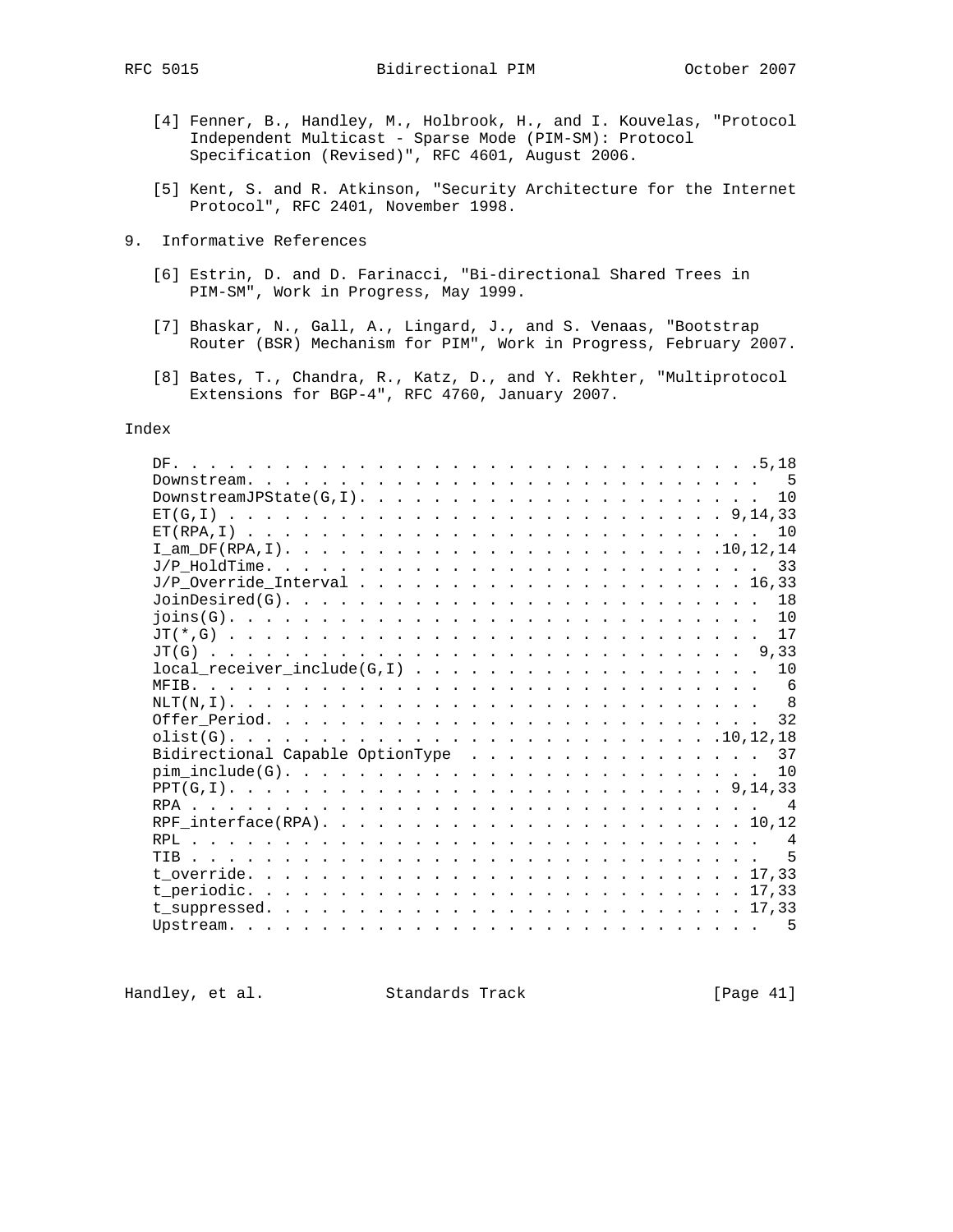Authors' Addresses

 Mark Handley Computer Science Department University College London EMail: M.Handley@cs.ucl.ac.uk

 Isidor Kouvelas Cisco Systems EMail: kouvelas@cisco.com

 Tony Speakman Cisco Systems EMail: speakman@cisco.com

 Lorenzo Vicisano Digital Fountain EMail: lorenzo@digitalfountain.com

Handley, et al. Standards Track [Page 42]